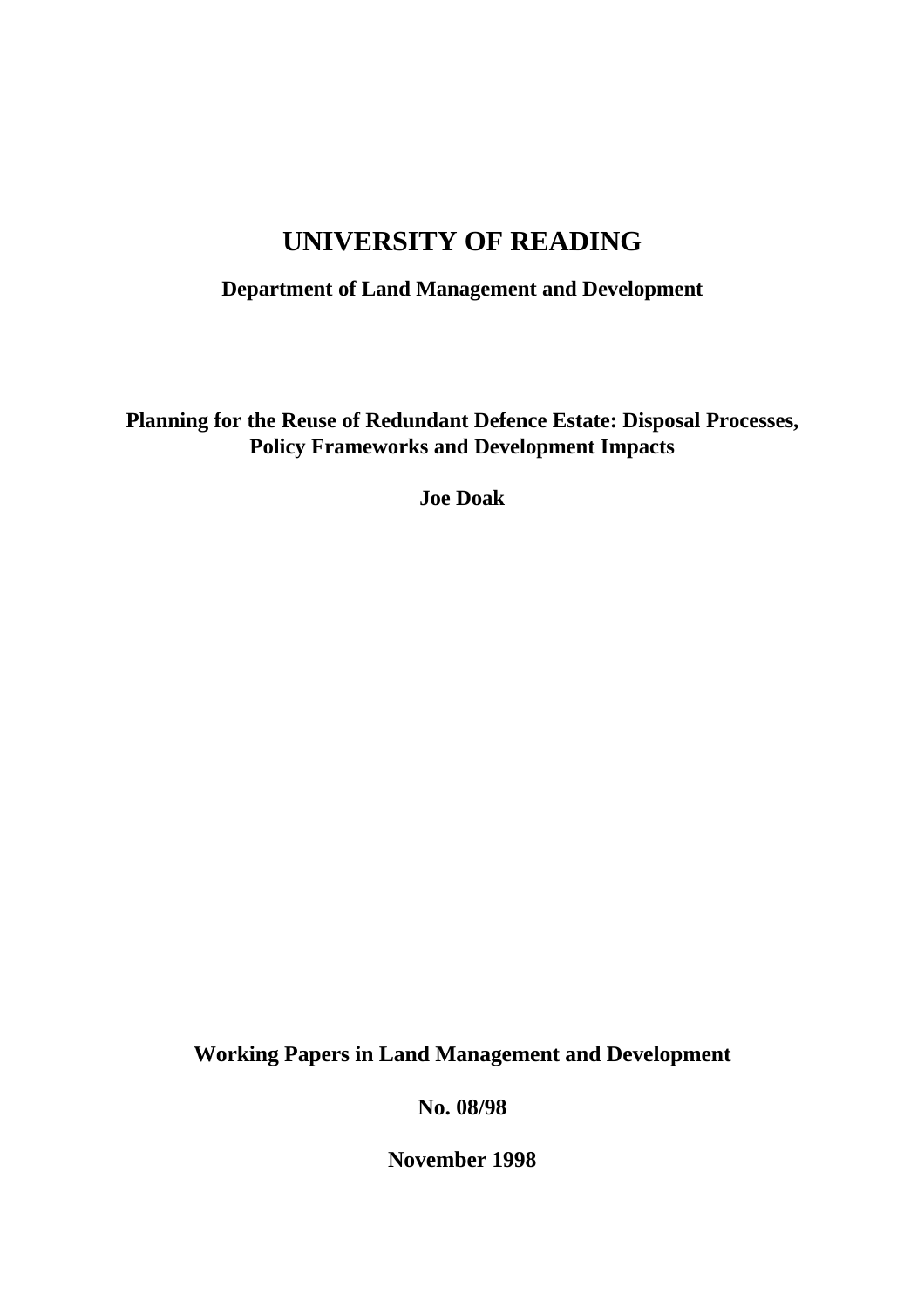Working Papers in Land Management and Development

Copyright of this Paper remains with the author(s). Comments are welcome, but the Paper should not be quoted from or referenced without the permission of the author(s).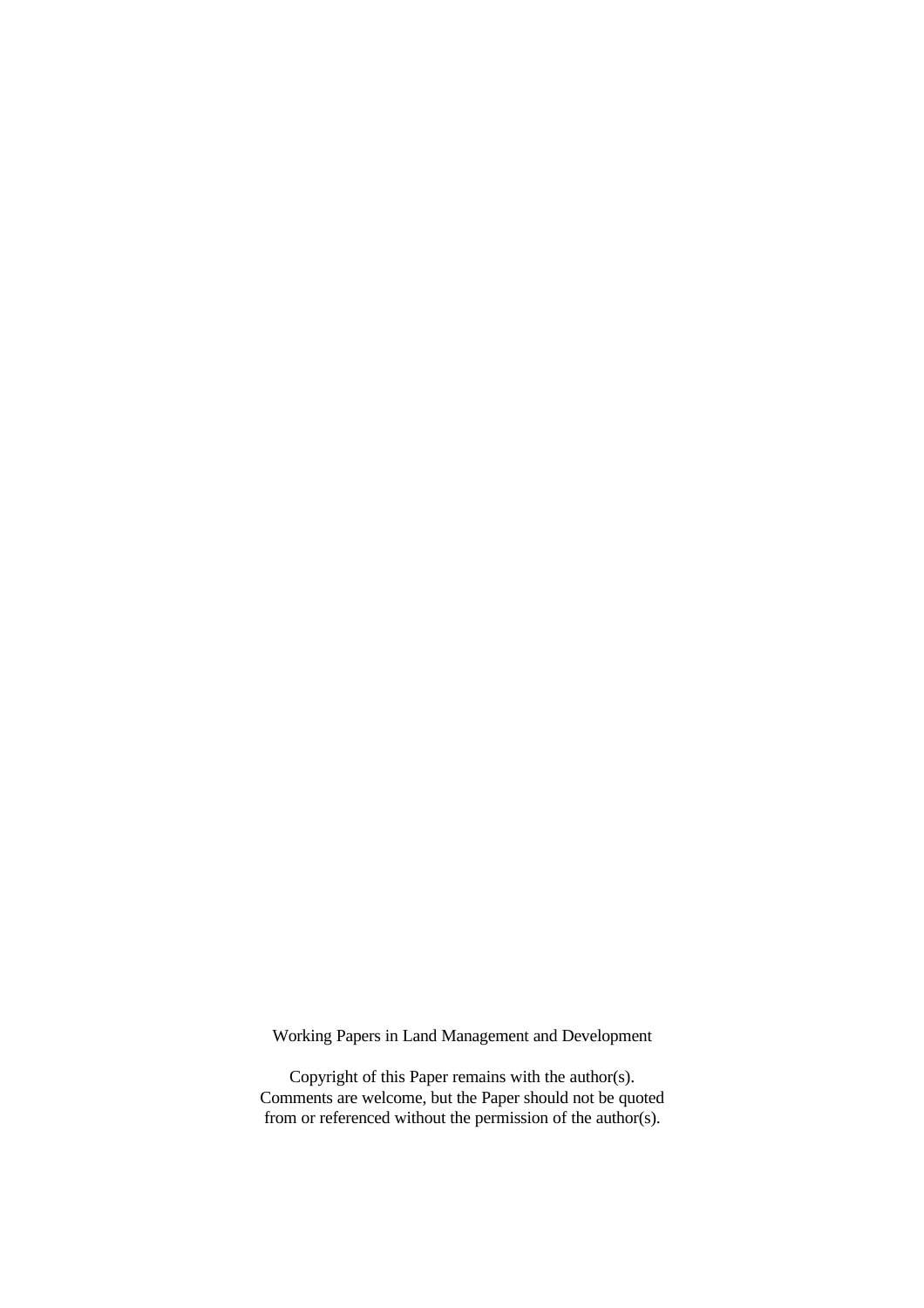### **Planning for the Reuse of Redundant Defence Estate: Disposal Processes, Policy Frameworks and Development Impacts**

#### $JOE DOAK<sup>12</sup>$

#### *Abstract*

This paper reviews recent research and other literature concerning the planning and development of redundant defence estate. It concentrates on UK sources but includes reference to material from Europe and the North America were it is relevant for comparative purposes. It introduces the topic by providing a brief review of the recent restructuring of the UK defence estate and then proceeds to examine the various planning policy issues generated by this process; the policy frameworks used to guide it; comparable approaches to surplus land disposal and the appraisal of impacts; and ending the main body of the review with an analyse of the economic, social and environmental impacts of military base closure and redevelopment.

It concludes that there is a significant body of work focusing on the reuse and redevelopment of redundant defence estate in the UK and abroad, but that much of this work is based on limited research or on personal experience. One particular weakness of the current literature is that it does not fully reflect the institutional difficulties posed by the disposal process and the day-today pressures which MOD personnel have to deal with. In doing this, it also under-emphasises the embedded cultures of individuals and professional groups who are required to operationalise the policies, procedures and practices for planning and redeveloping redundant defence estate.

- 1. Joe Doak is a Lecturer in Environmental Planning and Development in the Department of Land Management and Development at the University of Reading.
- 2. The author is grateful to the other members of the Fuller Peiser/University of Reading research team for their work on the project from where this material originates. Particular thanks go to Paul Roberts, David Green and Peter Bovill at Fuller Peiser and to Nick French at the University of Reading. The research project also benefited from a wide-ranging and active Central Government Steering Group and ministerial involvement from both the DETR and MoD.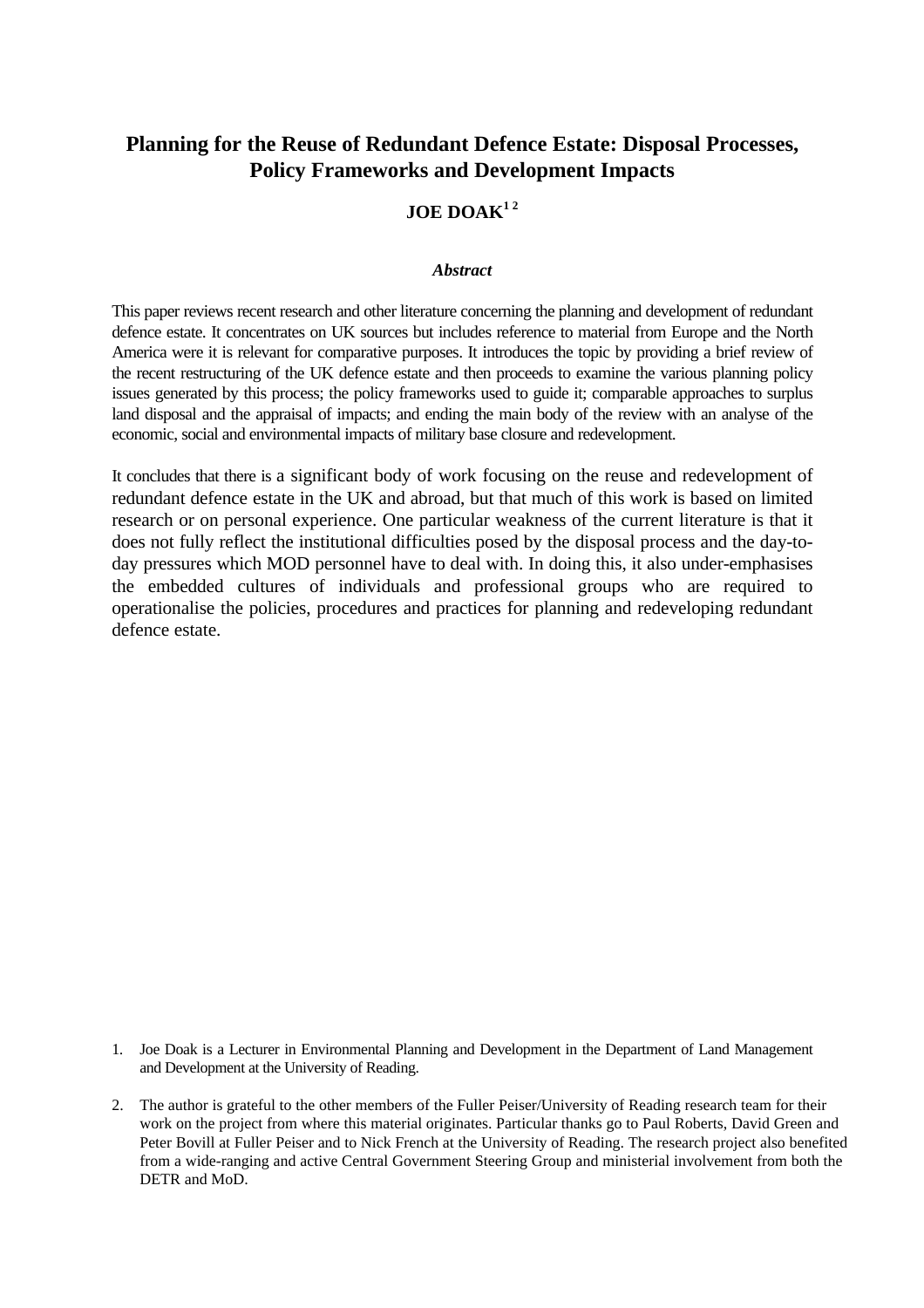# **1. The Peace Dividend and the Restructuring of the Defence Estate**

The Ministry of Defence (MOD) has the second largest estate in single ownership in the UK, second only to the Forestry Commission. It owns approximately 226,000 ha (557,000 acres) and leases a further 15,000 ha (38,000 acres) of land. This approximates to 1% of the total UK land area.

The rapid changes experienced by the defence sector over recent years has resulted in a series of policy initiatives undertaken by Central Government to review defence requirements. These include:

- The 'Options for Change' initiative, announced in 1990;
- The Defence White Paper in 1993; and
- The 1994 Defence Costs Study 'Front Line First'.

Most recently, the Government has undertaken a Strategic Defence Review which was published in July 1998. As a consequence of the end of the Cold War, all these reviews have sought to reduce defence spending and rationalise military base requirements; the so-called 'Peace Dividend'. This has led to the closure or rationalisation of many military sites across the UK. As an indication of the size of the disposal programme, the MOD reports that in the year 1996-1997 disposals generated over £100M.

The response in the UK has been mirrored in most other NATO and the Warsaw Pact countries. Between 1990 and 2000 it is estimated that more than 8,000 military sites will be closed world-wide (BICC, 1996). Of particular importance to Britain has been the American rationalisation programme which has resulted in the closure of a number of US Airforce bases in the UK.

The closure of military bases clearly has major land use implications, particularly in parts of the country where there has been a historic concentration of military use. The land use implications are also emphasised by the spatial and physical diversity of the estate. For example:-

- many urban areas suffering from economic problems have substantial areas of defence estate;
- the estate has numerous airfields, army barracks and training grounds located in rural areas, some of which are targeted for regeneration;
- 21% of the estate is located in South East England;
- the estate includes over 700 listed buildings and scheduled ancient monuments;
- the estate in England contains around 160 Sites of Special Scientific Interest and the RSPB has identified around 40 MOD holdings with a significant ecological interest.

The Defence Estate is held in the ownership of the Secretary of State for Defence and the responsibility for matching the estate to operational needs rests with the MOD's 13 Top Level Budget Holders. These include the three operational services (Commander-in-Chief of the Royal Navy, Army Land Command and RAF Strike Command) together with the various support services and MOD Headquarters.

The Defence Estate Organisation (DEO) is a Government Agency which provides advice and guidance to the MOD on all estate matters including property maintenance and construction.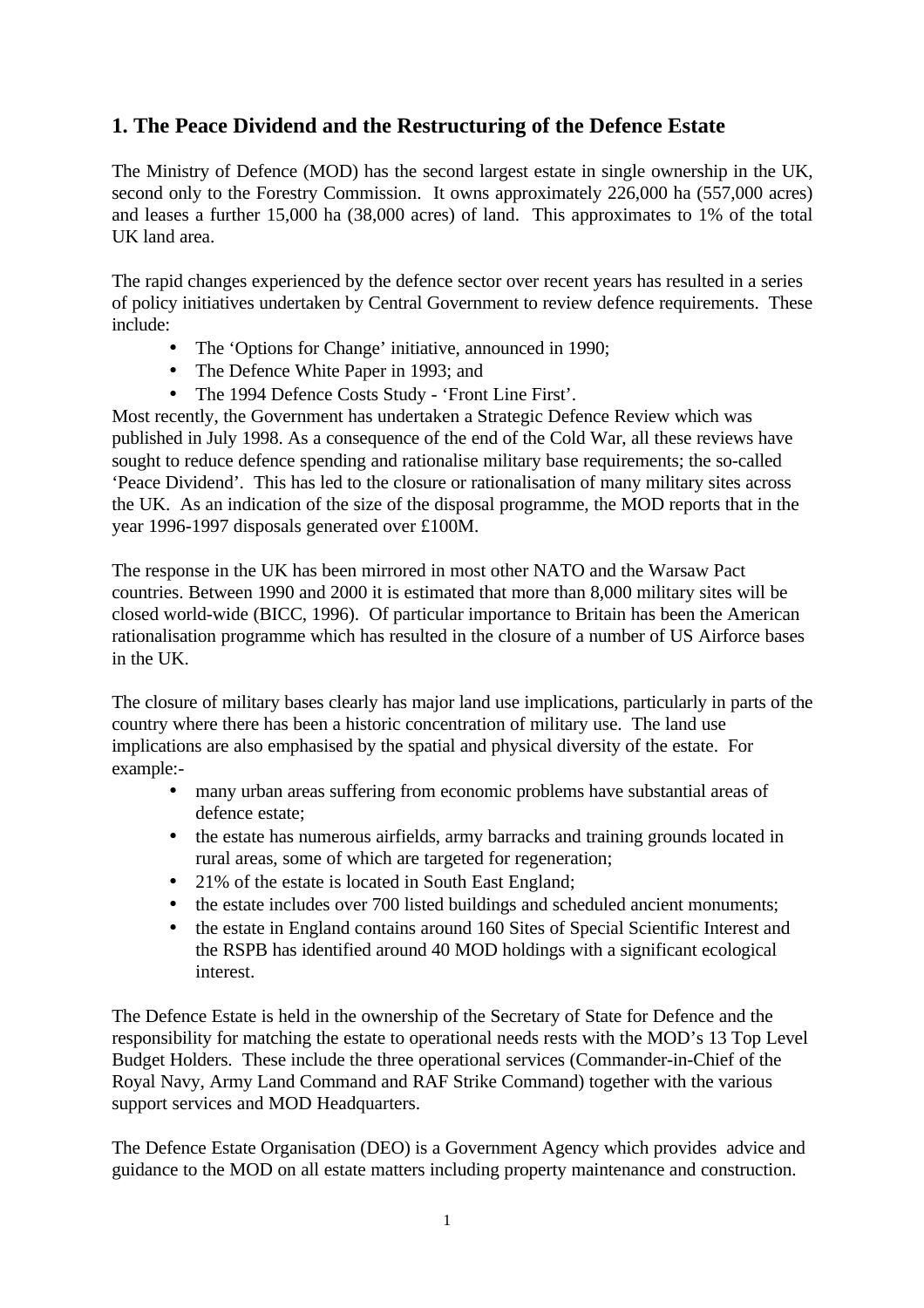It also carries out the majority of property disposals. These disposals are handled by a network of regionally based Defence Land Agents assisted by private sector consultants and agents. The very strong influence of the operational requirements of the Services has led to, "aura of unpredictability hanging over all defence management at a time of contraction and restructuring, constant reviews and uncertain prospects ..." (HoC, 1994a, para. 10)

This paper provides a review of the recent research and literature on the disposal and reuse of the redundant defence estate in the UK. It also includes comparative material from Europe and the USA, where some of the policy responses and reuse programmes have been more proactive than those in the UK.

## **2. Planning Policy Issues, Opportunities And Conflicts**

The increasing rate of land and property disposal by the MoD has not been without some wellpublicised skirmishes with the town and country planning system. Examples of these include:

- RAF Bentwaters, Suffolk (Hansard 1996; Independent on Sunday 4/12/94 p.10);
- RAF Upper Heyford, Oxfordshire (Hansard 1997);
- The Naval Dockyard sites in Plymouth and Gosport (HoC 1994b, pp. 139-145 and 148-157);
- Peninsular Barracks, Winchester, Hampshire (Estates Gazette, 5/3/94 p.63; Independent 25/5/94 p. 6); and
- Woolwich Arsenal, London (Times 16/10/93 p.17; Daily Telegraph 14/4/94 p. 20).

Although the media and political spotlight has inevitably fallen on examples where conflicts of interest and intent have been prominent, there has also been recognition that the disposal of redundant defence estate property provides a unique opportunity to support urban and rural regeneration, and/or sustainable development (Keeping and Comerford 1995; HoC 1994a, para. 6; and EAG/ECOTEC 1996, p.98; Griffiths 1997). In most of the cases of disposal there is a combination of 'difficulties' to be overcome and 'opportunities' to be exploited. The two debates in the House of Lords illustrated this point in the cases of RAF Bentwaters and Upper Heyford. However, they also raised a number of policy and procedural issues which the earlier House of Commons Defence Committee report also highlighted.

The main areas of concern raised by local authorities and others have been:

- the implications of the **timing and uncertainty** of the MoD disposal process for the effective consideration of land use and development options;
- the **balance of uses** sought for re-use and the **imbalance of consideration** given to economic and social regeneration and environmental and conservation priorities in the reuse process;
- the **inappropriate scale** of development often sought in reuse schemes given the planning policy and infrastructural constraints impacting on individual sites;
- the planning and sustainability implications of the relatively **remote location** of some bases;
- the need to **phase the release** and development/use of redundant defence estate over long periods of time which goes against the desire to dispose of property quickly;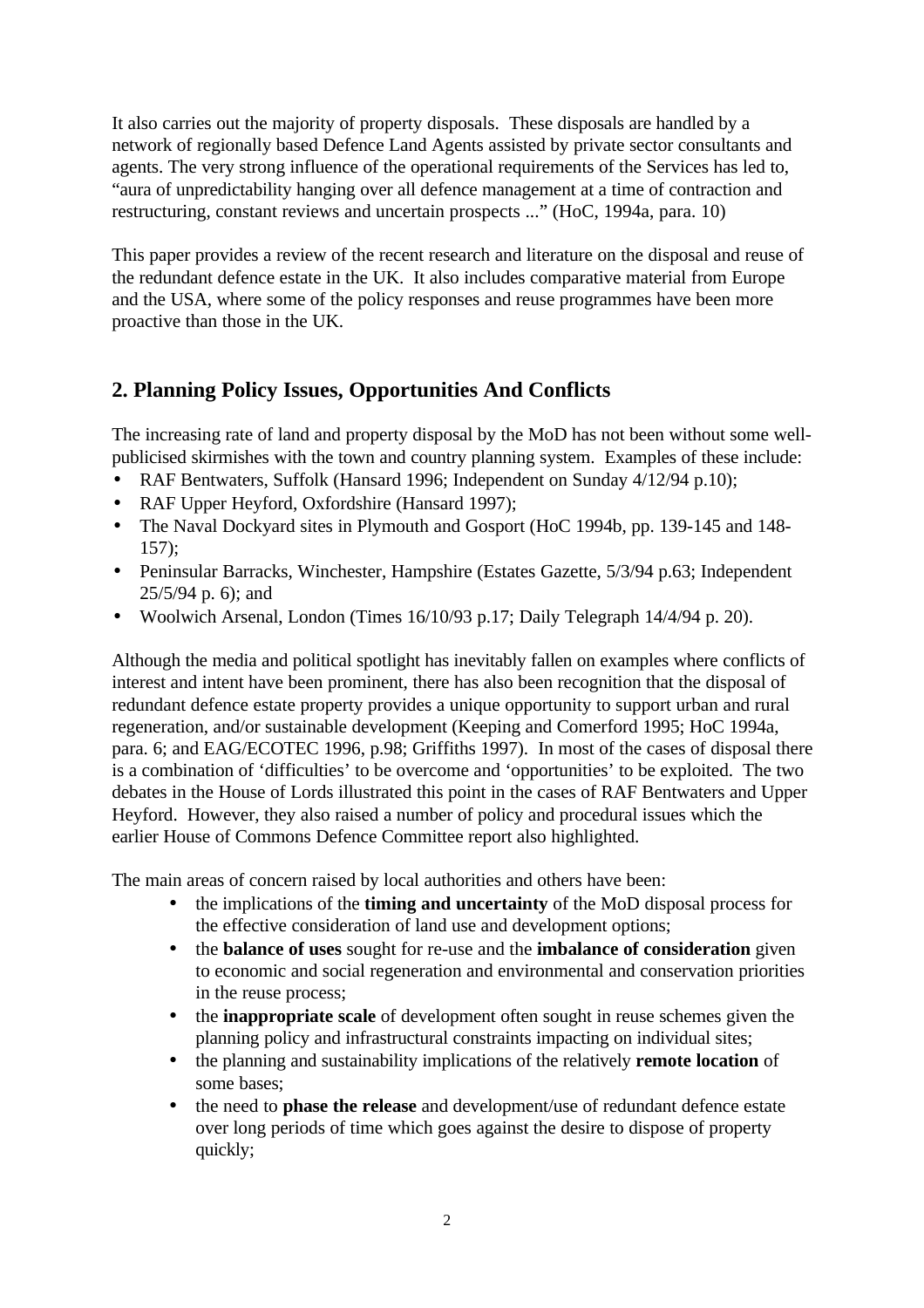- the planning and financial benefits to be gained by a **strategic approach** to site disposal in the face of the tendency to sell land on a site-by-site basis;
- the level of **MoD** commitment to take-on, or build-in, **responsibilities** for longterm environmental protection and/or clean up, and heritage protection and maintenance; and
- planning and financial implications of the **specialised nature** of many existing redundant military facilities, e.g. nuclear bomb-proof underground shelters, large areas of hardstanding, large aircraft hangars.

The House of Commons Defence Committee listened sympathetically to the MoD response to these areas of dispute and noted the problems that they faced due to the constant cycle of defence reviews and the requirement set by the Treasury guidelines to achieve the best possible price for their property assets. Its members noted that, "it will in reality be easier to respond to a call for more strategic planning when the recent period of continuous turbulence in defence is over", (HoC 1994a, para. 10). However, they recommended that:

- No local authority should in future be taken by surprise by the vacation of a MoD site (ibid. para. 35);
- The MoD and DoE press ahead urgently in discussions over general planning guidance on reuse of MoD sites (para. 36);
- The rule requiring the best possible return must be applied with due acknowledgement of potential non-cash gains to the community (para. 42); and
- The detailed memoranda presented to the Committee should be compulsory reading for those taking-on responsibility for management of the estate, so that lessons can be learned from past failures (para. 30).

The consideration the Defence Committee gave to the variety of the defence estate was identified above. In particular the examples given remind us to be sensitive to the diversity of potential opportunities and issues which are likely to surface in any particular case.

Overall therefore, the major planning issues impinging on the disposal process appear to be:

- the opportunities it provides for regeneration, conservation and sustainable development;
- the constraints imposed by planning policies and the planning process;
- the apparent difficulties in integrating the disposal and planning processes; and
- the lack of emphasis given in the disposal process to wider socio-economic and environmental considerations.

# **3. Policy Frameworks and Mediation Devices**

Given the criticisms made by the Defence Committee and the House of Lords, which have been repeated elsewhere (Fyson 1994; Johnston 1993), it is useful to review the relationship and process of communication between the MoD and local planning authorities and other local interests (including the Government's Regional Offices). The literature covers the four main 'vehicles' used to frame the discussions over base closure and the reuse of redundant defence estate:

- statutory development plans;
- site-specific planning briefs;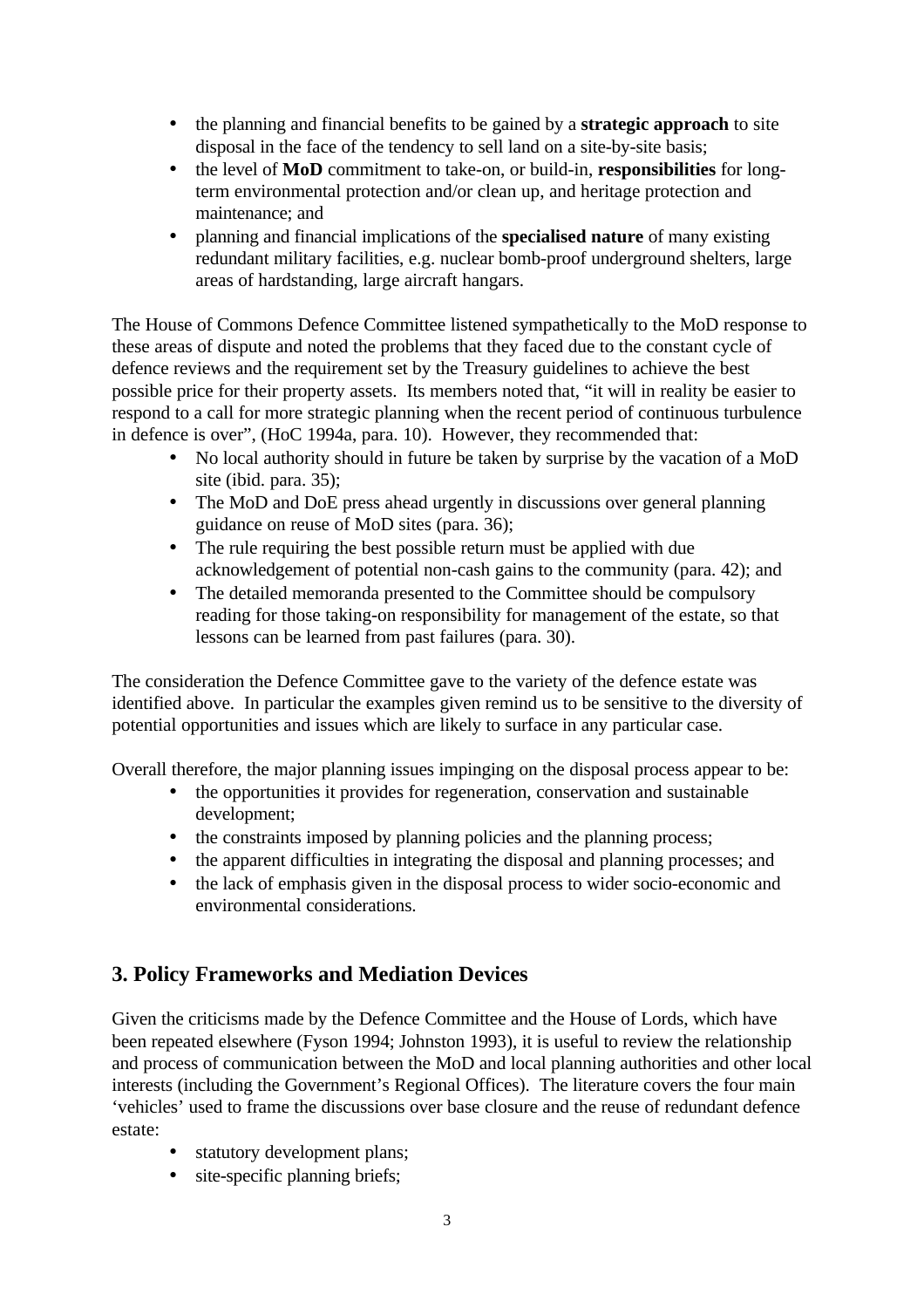- area or sectorally-based conversion strategies and/or networks; and
- informal negotiation.

The relationship between defence estate disposal and the preparation of statutory development plans is not easy. The Defence Committee received evidence from the County Planning Officers Society and the RTPI which criticised the MoD for late and unsatisfactory responses to the plan-preparation process (HoC 1994b, p. 129 and p. 134, para. 18). Under-pinning this problem is the lack of a clear strategy for land and property disposal by the MoD, although the Defence Committee were well aware that uncertainty and, therefore, flexibility were almost structural characteristics of the disposal process (HoC 1994a, paras. 8, 10 and 34). Even in a case which involved substantial and wide-ranging consultation over the disposal and redevelopment of a MoD site (Keeping and Comerford 1995, p.149), the agreed scheme was only inserted into the local plan just before the consultation period.

The continual process of review and cost-cutting alluded to in the Defence Committee's recommendations, has made it very difficult for the MoD to forward plan it's estate management and disposal process. This has inevitably meant that local Defence Land Agents have not been able to engage very effectively with the relatively long-term planning exercises carried out through structure and local plans. Examples of frustrated attempts to incorporate redevelopment and reuse issues into the local plan process were given to the Defence Committee by Plymouth City Council and Gosport Borough Council (HoC 1994b, pp. 148- 157 and 139-145). This situation has thrust the focus onto shorter term, and often more difficult, planning exercises around site specific planning briefs or planning applications.

The use of (jointly prepared) planning briefs has long been the preferred route for dealing with the redevelopment of large areas of redundant defence estate (HoC 1994b, p.40, Q2450). These provide a relatively open and accountable framework for discussing and agreeing reuse and redevelopment options. They are openly supported by many authors who have examined these issues (e.g. EAG/ECOTEC 1996, p. 97; Network Demilitarised 1996, p. 6, para. 2.11). However, without clear planning policy support (at the local, strategic or national level) the negotiations have often been fraught with disagreements and misunderstandings. Examples of this are again provided by Plymouth and Gosport Councils in their evidence (HoC 1994b, p.149, para. 8 and p.142, para. 6.7). This is perhaps an inevitable consequence of the disposal of sites of such size and complexity.

Evans (1983, pp. 60-61)) found that planners and MoD's planning consultants working on redundant defence estate in the Metropolitan Green Belt sometimes agreed to use the policy guidance provided by Government Circular 12/91 for the National Health Service estate to guide the content of planning briefs. Another problem with relying on site specific planning briefs is that it mitigates against a strategic approach to land disposal and the possibility of cross-subsidising profitable and non-profitable forms of development and land use between redundant sites (HoC 1994b, pp. 120-121).

Conversion strategies and networks have evolved to try and manage the process of economic (and community) restructuring in defence-dependent towns and regions. Examples include the:

- Fife Defence Diversification Network and Programme;
- West of Scotland Defence and Aerospace Network;
- Portsmouth and South East Hampshire Defence Diversification Network: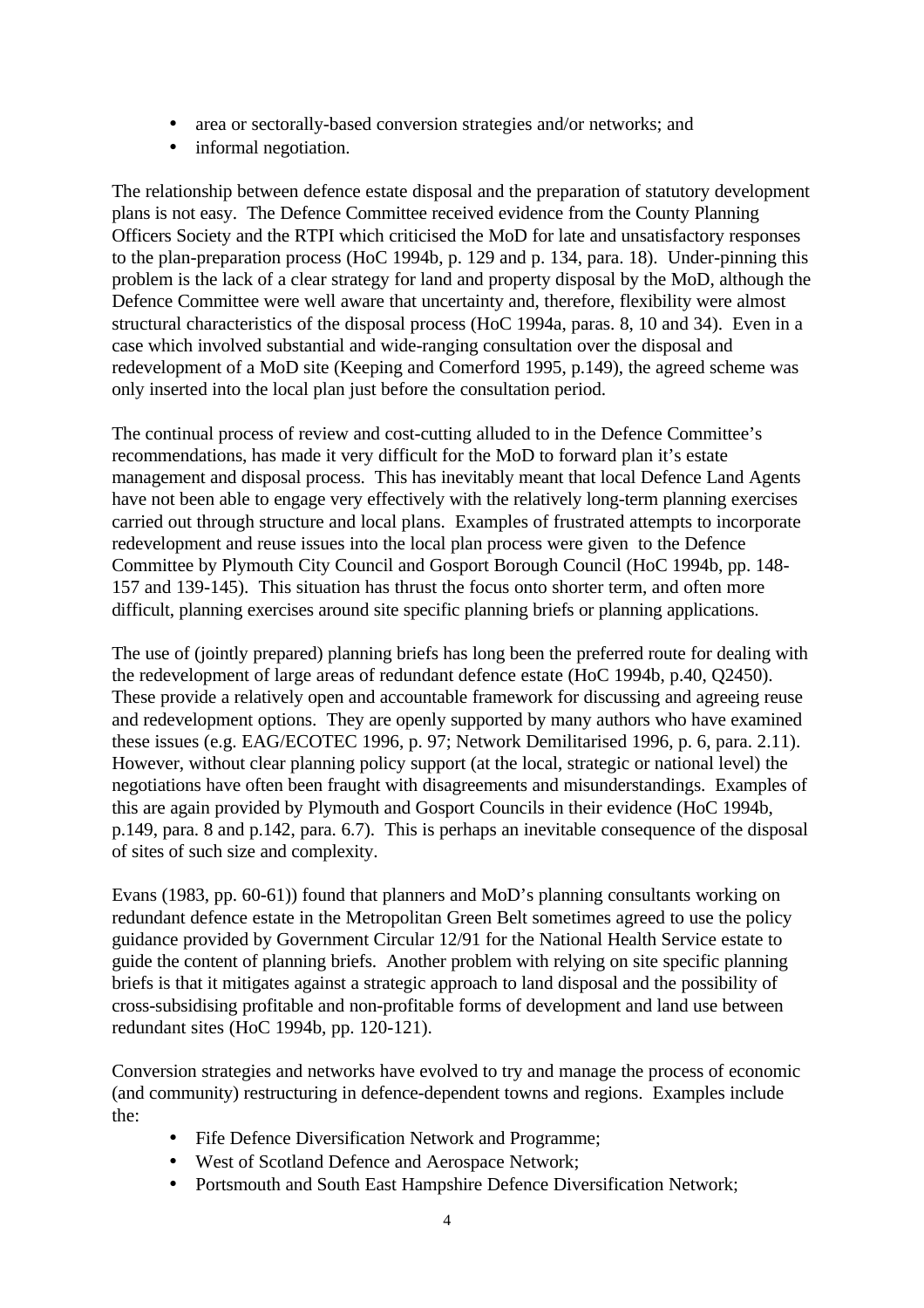- Edinburgh and Lothian Defence Diversification Initiative; and
- Lancashire Economic Development Partnership.

These local initiatives are linked into larger national (ACP 1997b) and European (Network Demilitarised 1994) networks which have co-ordinated their activities. Network Demilitarised is funded by the EU and has produced a handbook to guide local authorities in their negotiations on reuse (Network Demilitarised 1994). This proposes the use of a Commercial Audit Procedure to research, co-ordinate and agree reuse strategies for individual sites. The approach stresses the importance of involving all relevant stake-holders through a working group arrangement with encouragement given to a joint-venture vehicle for implementation. Experience with this and other arrangements is discussed in a follow-up report (Network Demilitarised 1996). Wiltshire County Council is leading the base reuse work whilst Lancashire chairs the group working on economic conversion.

Informal negotiations around the consideration of planning applications and broader redevelopment issues have been an important mode of communication between the MoD and local authorities. In the past there has been criticism of the complex web of negotiations required within MoD in order to reach decisions about disposal and, to some extent, reuse. More recently, the Government's regional offices have played the role of go-between and there is evidence that this has improved co-ordination both between and within central government departments and between them and local authorities on major sites (DETR/MoD, 1997; and EAG/ECOTEC 1996, p.97). This is being helped by a more proactive and focused approach by the MoD's Regional Policy Unit and the Defence Estates Organisation, and further initiatives are currently under consideration.

Overall, the four main vehicles for communication offer different opportunities and give rise to different problems. Ideally, a strategic approach to the disposal and planning of redundant defence estate is required, and this has been advocated by most writers and commentators and many of those involved in the process.

# **4. Comparable Approaches To The Disposal Of Surplus Land And Property**

The disposal of surplus land and property by government departments and agencies is not a new phenomenon. Over recent years disposal strategies and policy frameworks have been developed for local authorities (Eminton 1987); British Rail (Caudle 1995); the water authorities (Synnott 1986); the University sector (CVCP 1994); and the National Health Service (Montgomery 1986; NAO 1988; and Evans 1993). Indeed, throughout history the defence estate itself has constantly gone through forms of restructuring to cope with new demands and requirements (Bateman and Riley 1987).

The example of the National Health Service land/property disposal has often been mentioned in the same breath as the current MoD process (Hansard 1996 and 1997; Evans 1993). The House of Lords debates on the disposal of the RAF bases at Bentwaters and Upper Heyford led to strong suggestions that the planning policy framework used for the redevelopment of NHS hospitals in the green belt (DoE 1991a) should be applied to the reuse of redundant defence estate. Two Masters dissertations (Evans 1993 and Wills 1995) have researched these issues. Evans concluded that the key principles and land release criteria in Circular 12/91 had provided a useful framework for negotiations over redevelopment proposals and that this had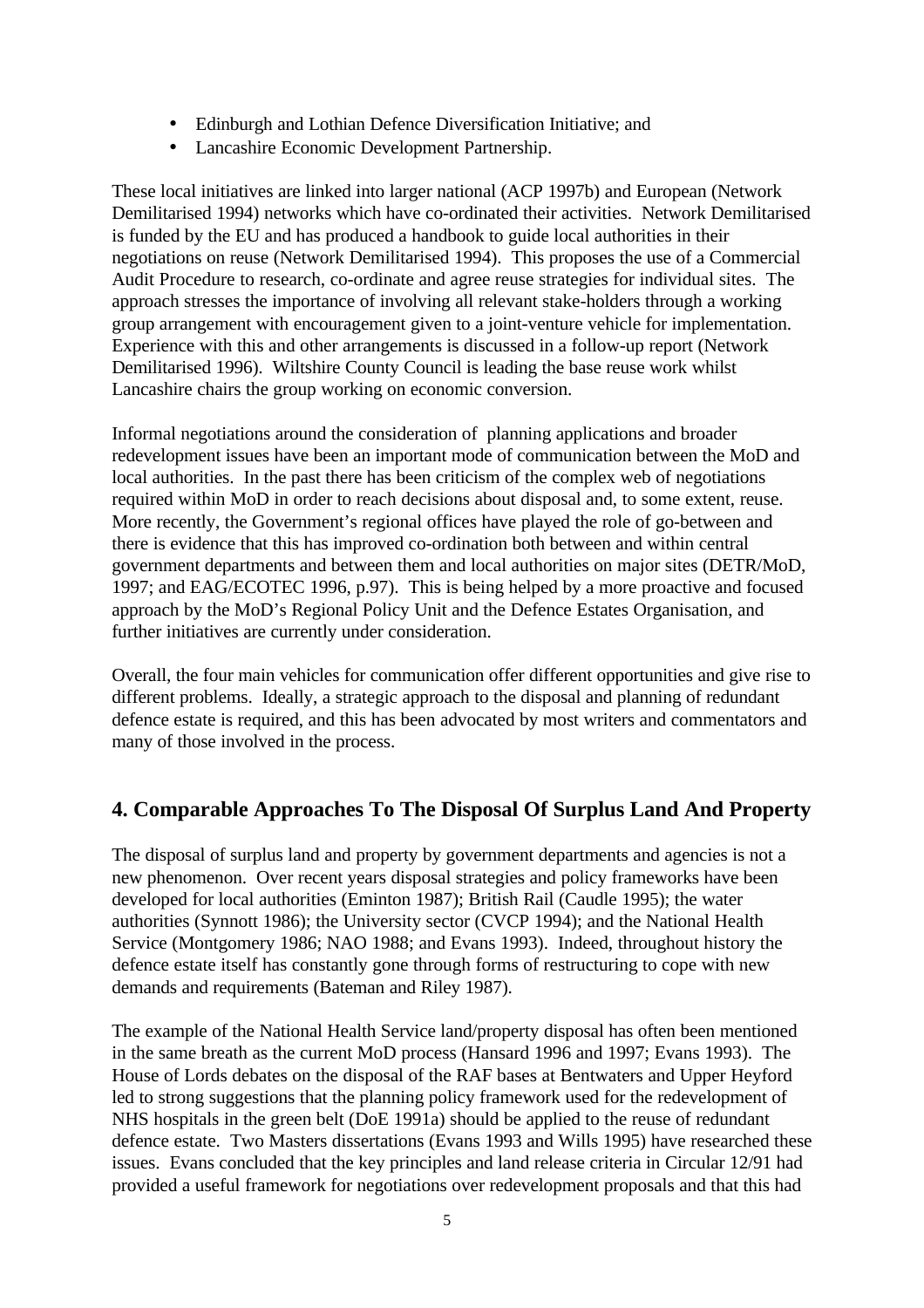been missing in the case of green belt MoD land. Interestingly enough, he found two cases (Leavesden, Hertfordshire and White Waltham, Berkshire) where the Circular has actually been used for defence estate redevelopment.

It is not only UK comparable experience which provides useful lessons. In relation to defence restructuring and land and property disposal, a substantial body of literature has been developed based on experience in the rest of Europe and North America (BICC 1996 and 1997; Cunningham 1993; Cunningham and Klemmer 1995; Klemmer 1995; NATO-CCMS 1997c; Network Demilitarised 1994; Paukert and Richards 1991; and Sharp 1990; US DoD 1995a/b; US DoD/OEA 1993 and 1995). Although these authors emphasise the variety of local conditions and the importance of a flexible approach to deal with this, there is a broad consensus that early negotiations between a range of stakeholders is a key requirement for 'successful' disposal and reuse (though 'early' is not defined). The approach in the USA has been particularly noteworthy in that significant guidance and support has been provided by the Federal Government, although the specific decision-making process has been heavily decentralised to base managers and local communities. The US guidance (DoD/OEA 1995) places strong emphasis on the importance of forming some kind of public private partnership between the key interests involved and the benefits to be gained by utilising the commitment and drive of local communities.

An element of caution should be adopted in translating the lessons learnt in the US to the UK. It should be noted for example that in the US, bases are often extremely remote and settlements can be much more dependent on them than those bases in the UK. Moreover, there could be considerable drawbacks in devolving powers over closure to local unit commanders in the UK.

Nonetheless, the comparative literature on the disposal of redundant real estate indicates that:

- valuable lessons about disposal and the use of policy frameworks may be gained from considering the experience of other public sector bodies such as the National Health Service;
- experience from Europe and the USA stresses the advantages of having early discussions with a range of interests and use of some kind of public-private partnership (PPP) to co-ordinate policy and action; and
- there is a 'strategic' role to be played by higher levels of government in terms of guidance, finance and other support.

# **5. Approaches To Appraising Impacts**

Before we consider the actual impacts of the redevelopment or reuse of redundant defence estate, it is useful to overview the different approaches which can be applied to make this assessment. The literature is awash with models and techniques to appraise the impacts of development projects or changes in the type and intensity of land use, but the three main packages cover:

> • **economic impacts** (including labour and property market impacts and development appraisals) (e.g. Batey et al. 1993; Lichfield 1996; Darlow 1988; RICS 1997a);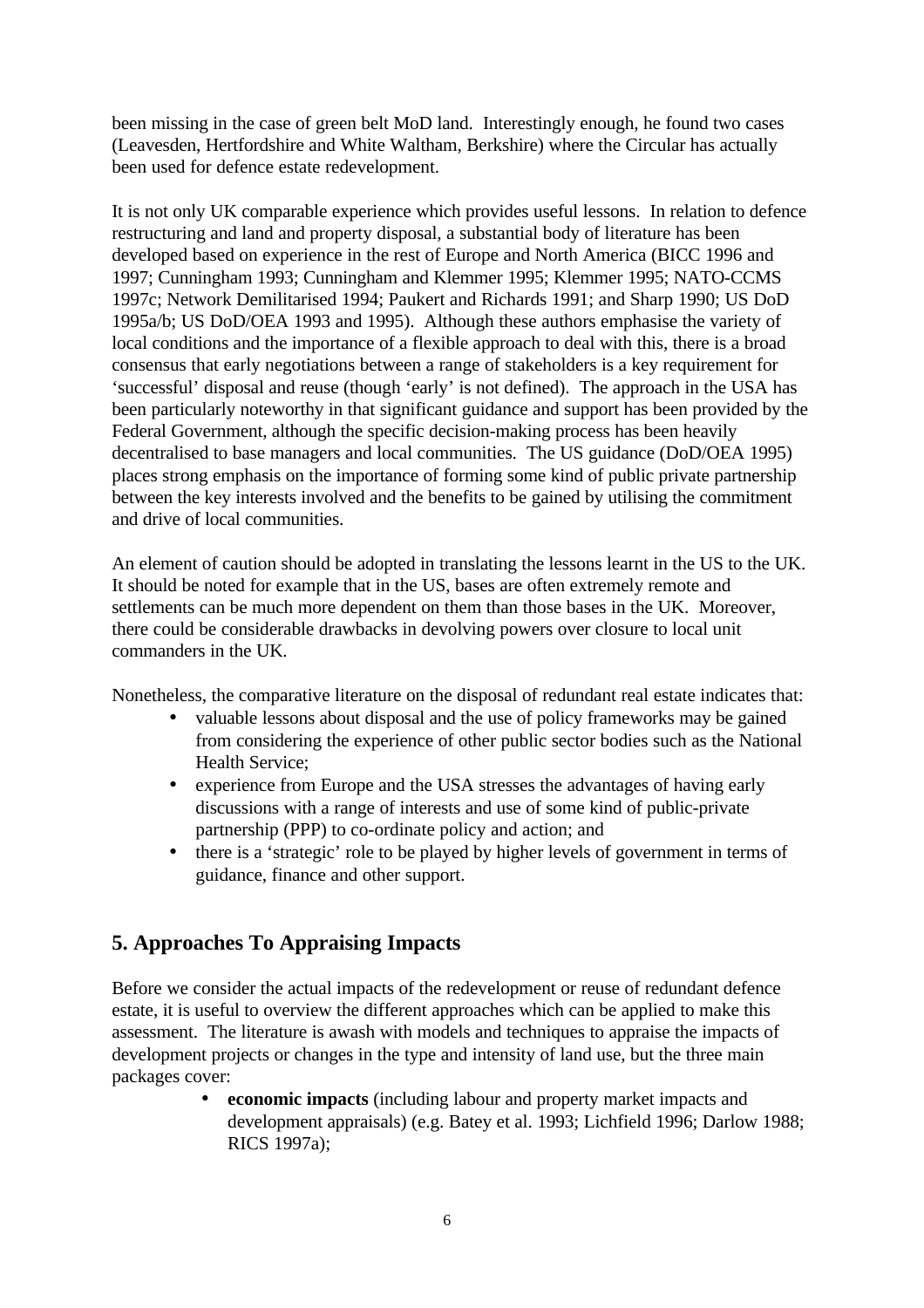- **social impacts** (including changes in community, leisure and health provision and impacts on different social or cultural groups) (e.g. Edwards et al. 1988; Harte 1986; Lichfield 1996; Percy-Smith 1992); and
- **environmental impacts** (including effects at local, regional and global levels in terms of habitats and bio-diversity, waste and pollution; energy consumption; the use of natural resources; landscape; and the historic built environment ) (e.g. DoE 1993, 1994, 1995; Glasson et. al 1994; Hughes and Wood 1996; MacLaren 1996; and Therivel et al. 1996 and 1997; and Doak et al. 1998)

More recently these different components have been meshed together into a type of 'sustainability appraisal' which seeks to integrate the needs of current and future generations within the carrying capacities of the local and global environment. It is this kind of appraisal framework which is increasingly characterising the approach of local, central and international government to development proposals (Therivel et al 1996; MacLaren 1996; SERPLAN 1996; and Doak et al 1998).

A more sensitive approach to property valuation has been developed by a team at the RICS (RICS 1997b) which seeks to balance the market concept of 'price' with the broader 'worth' of property assets to the organisation concerned.

In terms of appraising the impacts of the closure and reuse of defence establishments, most studies have tended to use, or advocate the use of, one or other of the three types listed above. However, the tenor of the arguments put to the Defence Committee was that all relevant considerations (i.e. economic, social, environmental and, not just, financial) should be taken into account in the disposal process. Another key point made by those who have studied relevant impacts, is that the appraisal should be sensitive to the range of local conditions and be disaggregated enough to pick-up the fine grain implications for different social groups. This becomes clear when the findings of these studies are examined.

#### **6. Impacts of Closure and Redevelopment**

Having made the case for an 'integrated' approach to impact evaluation, the following section takes the liberty of reviewing the existing literature by disaggregating the three components. In reality many of the reports and articles on the impacts of defence estate restructuring and disposal cover more than one component.

It has been the **economic** impacts of closure, reuse and redevelopment which have had most attention paid to them. Studies have been made of the impact on the economies of:

- the regions of the European Union (CEC 1992);
- Central and Eastern Europe (Cunningham, 1997)
- Germany (Cunningham and Klemmer 1995);
- communities in the USA (US DoD/OEA 1993):
- rural England (EAG and ECOTEC 1996):
- south west England (Braddon et al. 1991);
- the county of Oxfordshire (Oxfordshire CC 1992);
- the west of Scotland (Goudie 1997); and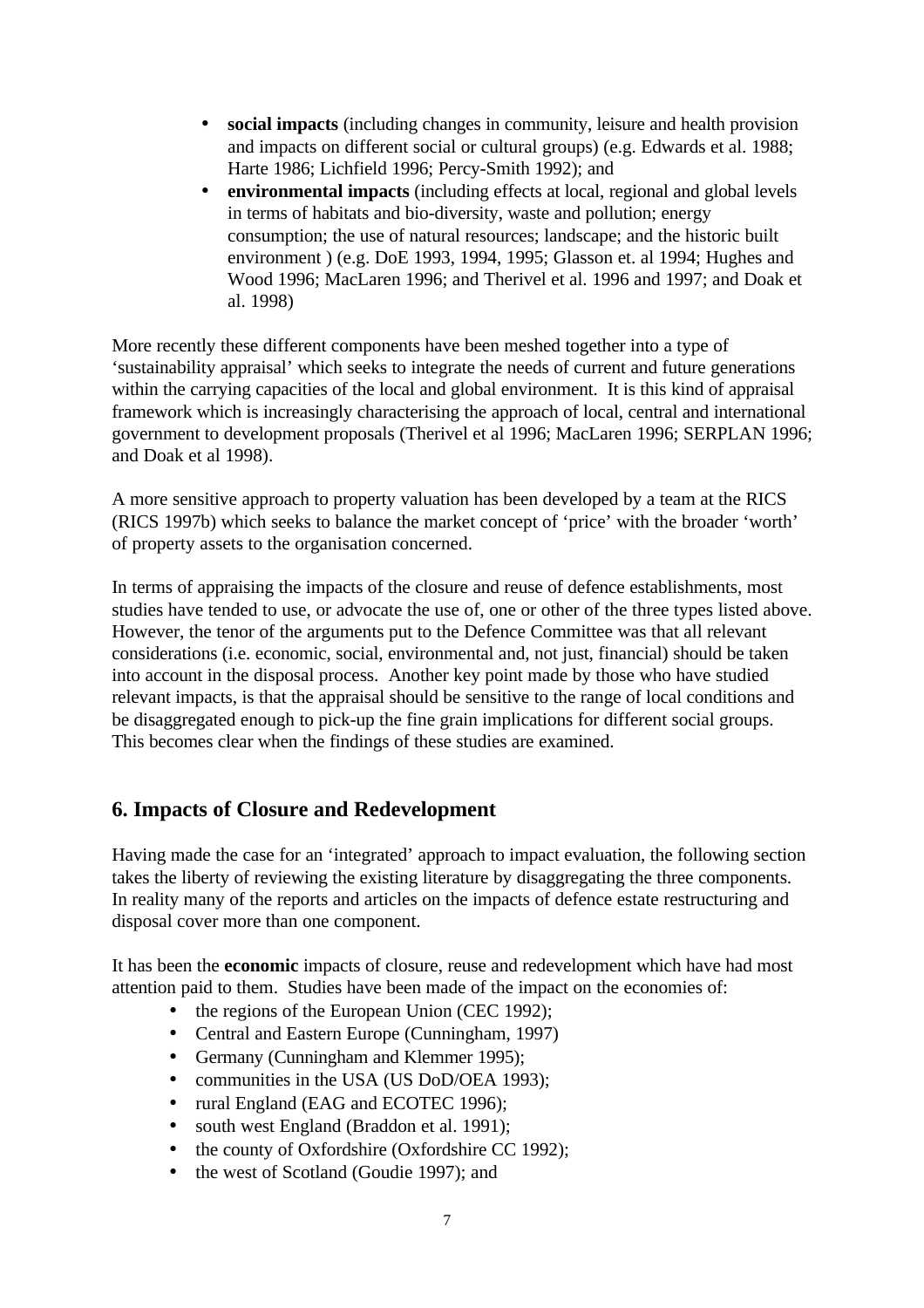• the cities and towns of Plymouth (Gripaios and Gripaios 1994), Kingston (Feloy et al. 1992), and Coventry (Quigley 1991).

This work includes and is closely allied to a group of studies looking at the impact of defence cut-backs on the defence industries (see also Lovering 1989; Dunne 1990; Abell 1990; Willett 1990; Hartley and Hooper 1990; Paukert and Richards 1991; Braddon et al. 1994; Booth and Udis 1994; and Dabinett 1994).

The studies concentrating on the economic impact of base closure and redevelopment have come to different conclusions, often emphasising the variety of outcomes for different places. Some of the key variables leading to either significant or limited economic impacts appear to be:

- extent of purchases by the military base from the local economy;
- levels of expenditure by military personnel in the local area;
- level of payments to local civilian employees at the base:
- multiplier effects resulting from the above three types of expenditure;
- the state of the local economy (i.e. whether it is able to replace lost employment quickly and easily);
- the rate of population growth (i.e. whether in-migrants can replace or compensate for lost spending power);
- the absolute and relative size of the base;
- the policy response and local capability to create new employment and business; and
- the ability and willingness to use the disused base for employment generating development.

A number of studies (e.g. CEC 1992; Braddon et al. 1994; and EAG/ECOTEC 1996) have emphasised that the concentration of military bases in some regions is likely to accentuate the local economic impact of base closures. The CEC study indicated that the UK (NUTS) regions with the highest economic dependency on *military bases* were:

- Hampshire/Isle of Wight (10th highest in EU);
- North Yorkshire (11th);
- Cornwall/Devon (15th);
- East Anglia (21st);
- Avon/Gloucester/Wiltshire (22nd); and
- Berkshire/Buckinghamshire/Oxfordshire (26th).

Cumbria (1st), Essex (2nd) and Lancashire (6th) were high on the list of *defence industry dependent* regions and Devon/Cornwall, Avon/Gloucester/Wiltshire and Hampshire/Isle of Wight were also in the top twenty (CEC 1992, tables 1.4 and 1.5).

The CEC study reiterated the point made above that, "in assessing the regional impact and response to defence cuts it is essential to take account of the adaptive capacity of the region affected", (ibid. p. 103). This was a major reason why the RDC-commissioned study of base closures in rural England (EAG/ECOTEC 1996) found that the economically buoyant areas they looked at had suffered relatively little. This finding, however, must be contrasted to the more pessimistic results from surveys undertaken in Plymouth (Gripaios and Gripaios 1994) and Western Scotland (Goudie 1997) which found unemployment levels of 38% and 32%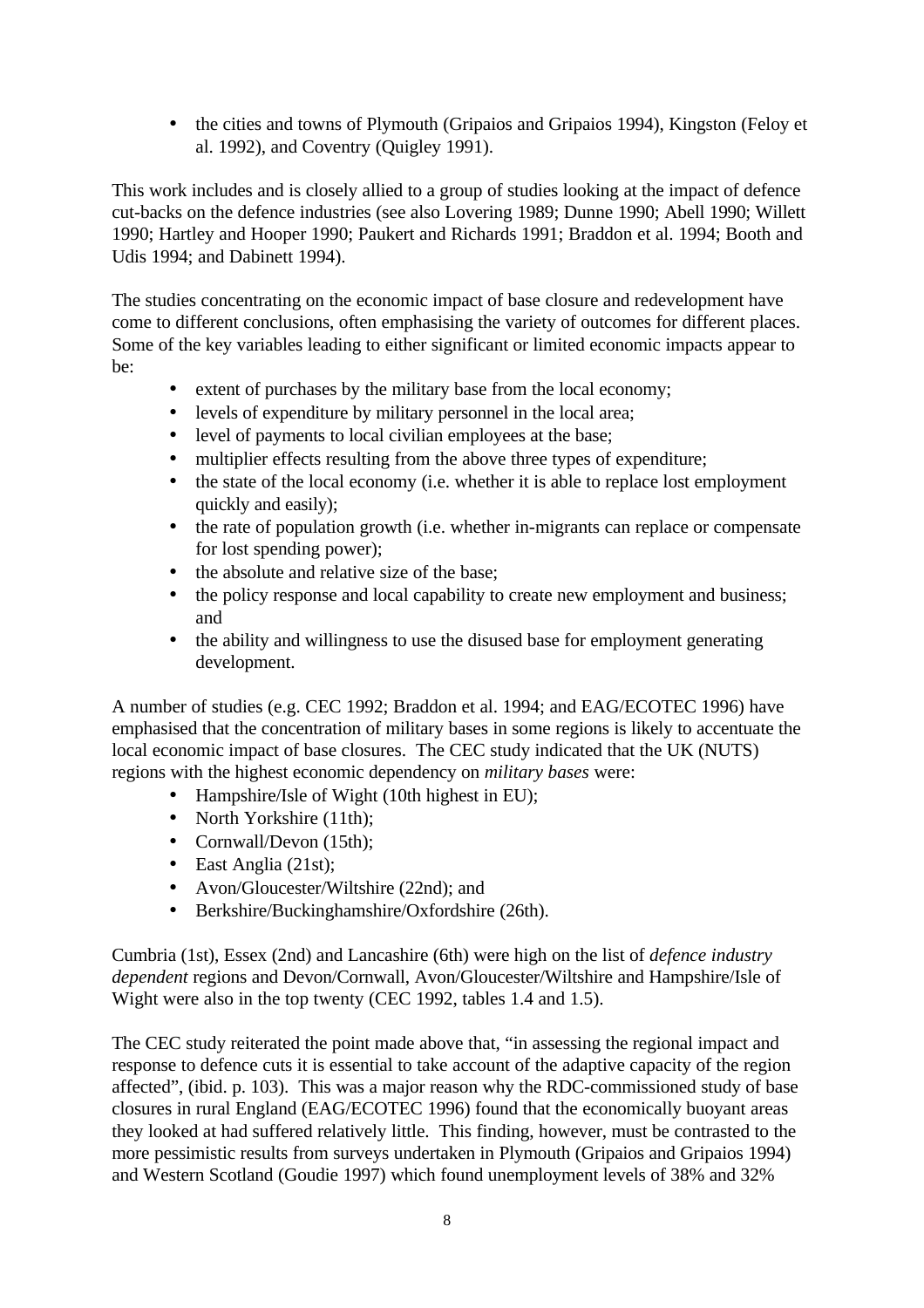respectively amongst defence workers made redundant by base rationalisation or closure. They also found evidence of particularly high levels of unemployment amongst older workers and de-skilling for those who did gain other employment. This emphasises the need to disaggregate the impact assessment, to take account of these distributional effects; a point forcibly made by Abell (1990) with regard to different ethnic groups in the US.

One or two studies have tried to evaluate the property market impacts of defence restructuring in Europe. The BICC report which looked at the implications of the closure and reuse of US bases in Germany (Cunningham and Klammer 1996) highlights the same kind of variability found with other economic impacts. The authors argue that property market impacts of base disposal will obviously depend on what type and scale of property is released or developed, but that this is in itself dependent on :

- the condition of the land and property on the base;
- the location of the base in relation to centres of demand;
- the type of site (the authors identify 18 types of military installation with often very different development opportunities, e.g. large rural air bases and smaller urban army barracks); and
- the state of the local economy and its related property markets.

Many commentators have cautioned against the tendency for Defence Ministries to flood the property market with redundant land and property in particular places or at one particular time (HoC 1994b p.133, para.9(e); Network Demilitarised 1994, p.8, para.2.33). This tendency is a perpetual danger given the regional concentrations described above.

**Social** impacts of base closure and reuse have not received much attention in the literature. The EAG/ECOTEC study considered the effects of the closure of medium-sized bases in buoyant rural areas on various social and leisure facilities and indicators of social stress and found minimal impact. The report concluded, however, that, "there may be a need in certain cases to draw out more of the social issues associated with reuse of housing, creating balanced communities, and providing/upgrading social infrastructure" (p.101). The greatest impact in the case studies examined in their study seems to have fallen on village pubs and shops, although it is often difficult to disentangle these from broader patterns of economic and social change occurring anyway.

In urban areas or where the military users have allowed access to leisure, sporting or other facilities, the opportunities to use these facilities or develop new ones can be a more important consideration. For instance, Keeping and Comerford (1995) report on the involvement of local residents and a sports association in securing recreation provision in the redevelopment of the Waltham Abbey Gunpowder Factory. In some cases local communities can be heavily dependent on social and leisure facilities provided within the defence estate (e.g. Plymouth and Gosport), and any redevelopment which reduces this provision could have a significant impact on provision, as could any proposed increase (see evidence to HoC 1994b, p.141, paras. 5.4- 5.5).

Despite the anecdotal evidence provided to the Defence Committee and the inconclusive evidence arising from the RDC-commissioned research, it appears that there has been no systematic research of the social impacts of the reuse and redevelopment of the UK defence estate.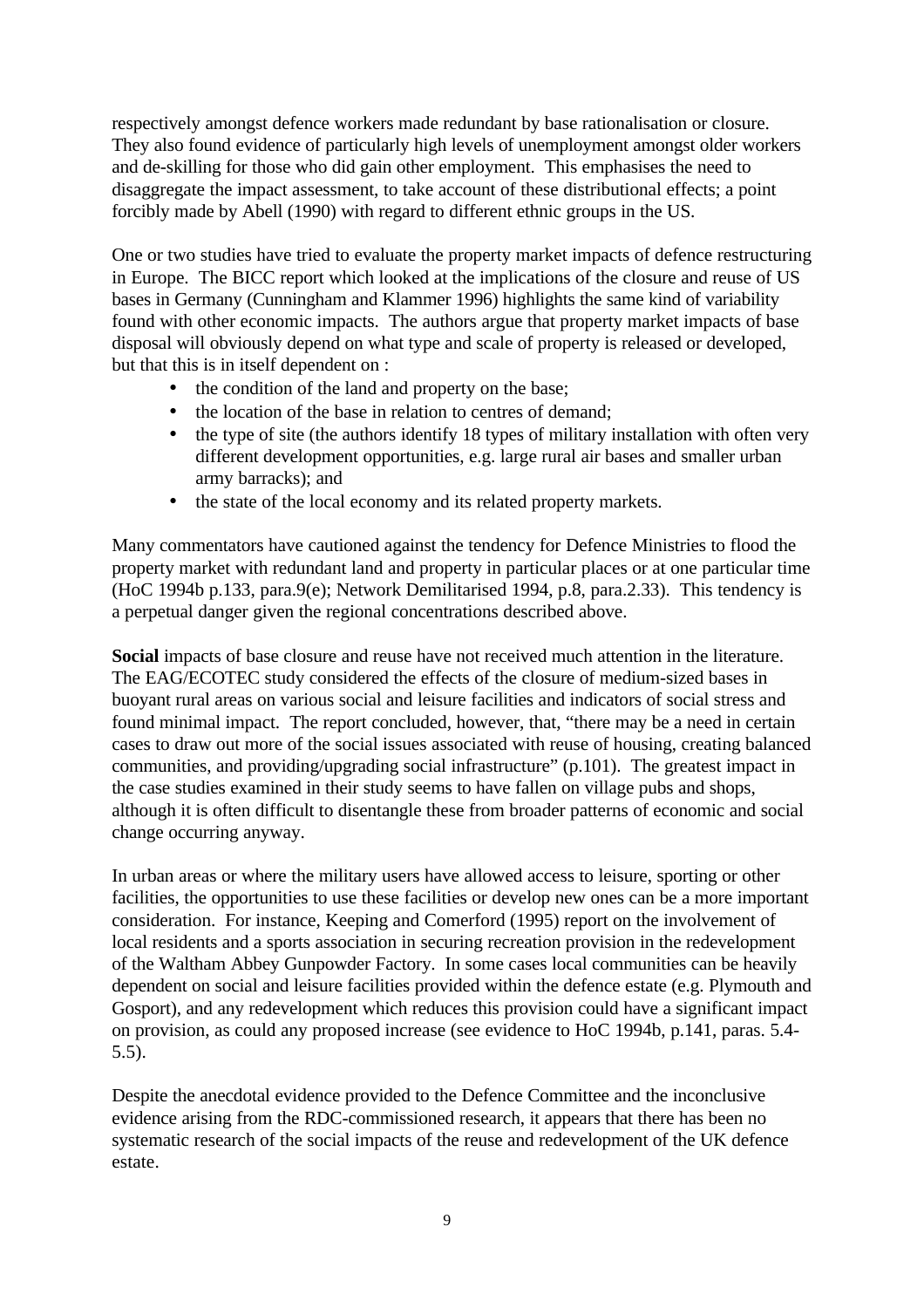On the **environmental** front, the last systematic audit of the defence estate was undertaken for the 1973 Nugent Committee (HoC, 1973). Calls to update that were made at the Defence Committee proceedings but, apart from two environmental impact studies of the military use of training land at Otterburn and Salisbury Plain (Doxford and Savage, 1995; and Owens 1990), nothing much has been done. With regard to the environmental implications of base reuse, as opposed to existing land management practices, the best summary at the Defence Committee was provided by Mike Gwilliam of the County Planning Officer's Society (HoC 1994b, p. 130). The key issues raised by him and his colleagues were the:

- impact of reduced/removed security on natural and historical environmental features;
- uncertainty over future maintenance/management of these environmental assets;
- sensitivity of redundant sites to inappropriate developments;
- (missed) opportunities for environmental enhancement; and
- concern and uncertainty over levels of site contamination and MoD responsibilities for environmental clean-up.

These kind of concerns led the Committee to recommend that:

- There should be, at least, a brief environmental assessment of options in published consultation documents which include significant changes in the defence estate (HoC 1994a, para. 28);
- The greatest effort be devoted to documentation and physical examination so that the extent and nature of contamination is known and recorded; and that in these and related aspects, the MoD meets, in full, the standards expected of other public and private sector landlords (para. 48);
- There should be a formal obligation on the MoD to notify the appropriate authorities, and major voluntary nature conservation bodies, of possible disposals of SSSI and other land of equivalent interest, to facilitate environmental protection; (para. 64);
- That rights of first refusal should be given to those purchasers most evidently capable of preserving the natural heritage (para 64); and
- (Discussions should take place) between the new advisory group (on historic buildings within the defence estate) and the statutory authorities (to produce) a sensible approach to listing, along the lines followed by the NHS, whereby the one or two best preserved buildings of a particular class ... are identified, listed and properly preserved in return for consent to alter or demolish the others (para. 75).

The County Planning Officers Society and others also raised some broader issues about the sustainability of the scale and location of redevelopment proposals arising from base reuse. The key problem area here appears to be large (usually air) bases in relatively remote and/or poorly serviced rural areas for which major commercial development or new settlements are proposed (e.g. RAF Upper Heyford and Bentwaters). In more accessible locations (e.g. RAF Alconbury and the Royal Ordnance land at Burton Wood), the concept of sustainable development has been used to support integrated and mixed use reuse and redevelopment (Griffiths 1997 and Cass and Twehella 1997). Any consideration of the environmental impact of base reuse needs to consider these (and possibly other) sustainability dimensions of the proposals.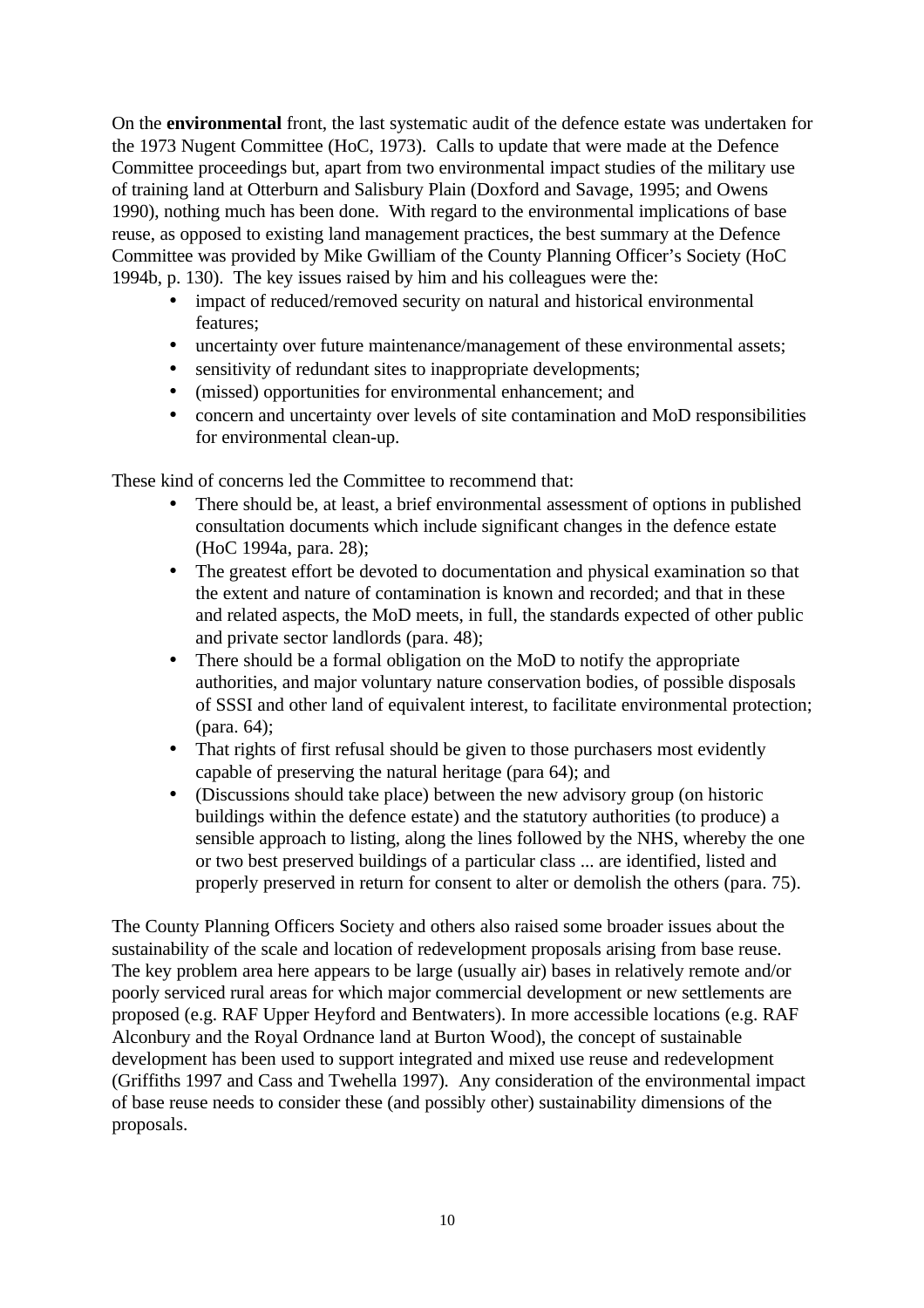Much of the work in Europe and elsewhere (e.g. NATO-CCMS, 1996 and 1997a/b/c; Network Demilitarised 1994 pp.7-8; BICC 1996 and 1997; US DoD 1995a section 2.1.3) has concentrated on the issues around environmental contamination and clean-up strategies. Although the BICC argue that, "no military base enjoys a complete absence of environmental contamination" (BICC 1996, chapter 5), the key problems have arisen in Eastern Europe where the contamination left by the Russian forces is substantial and now the responsibility of the host nations and new states (under an agreement signed prior to withdrawal). In the UK the issue of contamination has been a problem in some places and the MoD provided a list to the 1994 Defence Committee of seventeen sites in the process of disposal which had significant contamination. A key conclusion made in many of these studies is that, "remediation of all but the most serious environmental hazards must be linked to economic development" (BICC 1997).

The other key 'environmental' resource covered in the literature is the historic built environment. The Defence Committee heard about the initiatives made by the MoD to audit (MoD 1994) and then co-ordinate the protection of its historic estate. Many of the problems and impacts identified by organisations like English Heritage and Save Britain's Heritage reiterate points made earlier with regard to planning and environmental conservation issues (e.g. ongoing maintenance; inappropriate development proposals; etc.). The evidence at the Committee, whilst not completely positive, was generally supportive of the new arrangement which have been established. This should not, however, prevent the current research from evaluating the impact of redevelopment/reuse on the historic built environment or indeed the success of the arrangements established by the MoD and others. Indeed a recent evaluation of the issue (Clark 1997) still highlights ongoing tensions between MoD's new commitment and the imperatives set by the (modified) Treasury rules.

Concluding this review of impact work, it appears sensible that any evaluation or appraisal should use a framework which tries to capture the range of effects and implications uncovered by the above studies and articles. This confirms the view that some kind of 'holistic' or 'sustainability' appraisal is the best way to evaluate particular cases of base reuse. This does not have to be a time-consuming and fully comprehensive analysis, but could be phased starting with a 'strategic' and focused appraisal, although it is also necessary to be as sensitive as possible to differential impacts on particular groups of people or sub-areas. The Fuller Peiser/University of Reading research team has produced a checklist of questions which can form a relatively robust model for evaluating the range of relevant impacts and collecting the necessary data during the process of base redevelopment. It is grounded in current Government appraisal work (HM Treasury, 1996; and DoE, 1991b) and applies the breadth suggested in the Network Demilitarise handbook (1994).

#### **7. Conclusions**

This review has uncovered a significant body of work focusing on the reuse and redevelopment of redundant defence estate in the UK and abroad. Much of this work is based on limited research or on personal experience. In the UK context, there has been one significant study (EAG/ECOTEC 1996) and one important inquiry (House of Commons Defence Committee 1994a/b) into the nature and implications of reuse/redevelopment which provide a wealth of information, but also a range of viewpoints and some inconclusive evidence. The most comprehensive research on the reuse of redundant defence estate is due to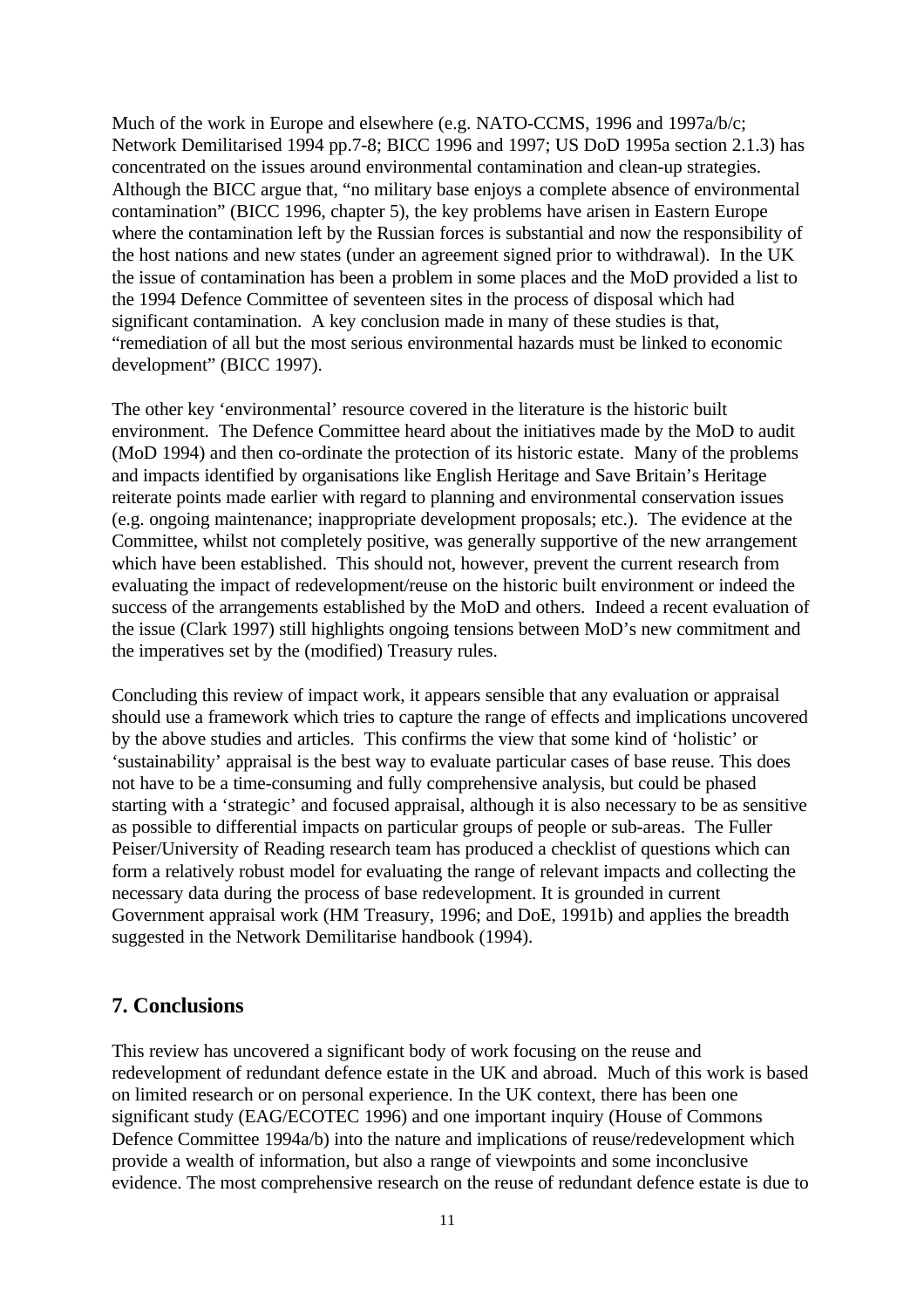be published soon (DETR, forthcoming). This study involved not only a review of existing literature and practice (upon which this article is partly based) but also a critical review of relevant policy guidance, interviews and seminars with key interests and eight detailed case studies of the disposal process. Interestingly enough, it provides further evidence to support many of the points made in the existing literature, but also modifies and qualifies the some of the conclusions drawn.

In Europe and the USA other work helps to place the UK experience into a wider and comparative context (especially Network Demilitarised 1994 and 1996; and US DoD/OEA 1995). These can provide further lessons and examples of good practice which could be applied (in a modified form) in the UK. A range of options are currently under consideration by the Government and some of these could move to a more strategic and planned framework for base reuse.

One weakness of the current literature is that it does not fully reflect the difficulties posed by the disposal process and the day-to-day pressures which MOD personnel have to deal with. These include issues of parliamentary accountability and ministerial responsibility; the nature of the Government system in the UK and the links between Departments; financial aspects of the Public Expenditure Survey (PES) system and MOD's internal financial mechanisms; and how propriety and regularity in the conduct of Government business is to be protected. A further contextual aspect of the institutional framework within which the reuse process operates is the embedded cultures, both in central and local government professional groupings, which interpret and operationalise the policies, procedures and practices of planning and development according to values, assumptions and 'ways of doing things' which will take more than just paper reforms to change!

#### **References and Bibliography**

Abell, J.D.. (1990) 'Defence spending and unemployment rates', in *Cambridge Journal of Economics*, Vol. 14, pp. 405-419.

Association of County Councils, Association of District Councils, Association of Metropolitan Authorities (1992) *The Impact of Reduced Military Spending on Local Economic Activity: A Case for European Community Assistance*, London: ACC.

Arms Conversion Project (1997a) *Fife Diversification Network*, (on WWW at http://www.gn.apc.org/acp/fifediv.html).

Arms Conversion Project (1997b) *A Proposal for A Defence Diversification Agency*, (on WWW at http://www.gn.apc.org/acp/ukdiv.html).

Arms Conversion Project (1997) 'Military base conversion', in *Networker*, No. 22, pp. 6-8 (on WWW at http://www.gn.apc.org/acp/networker.html).

Bateman, M. and Riley, R. (eds.) (1987) *The Geography of Defence*, London: Croom Helm.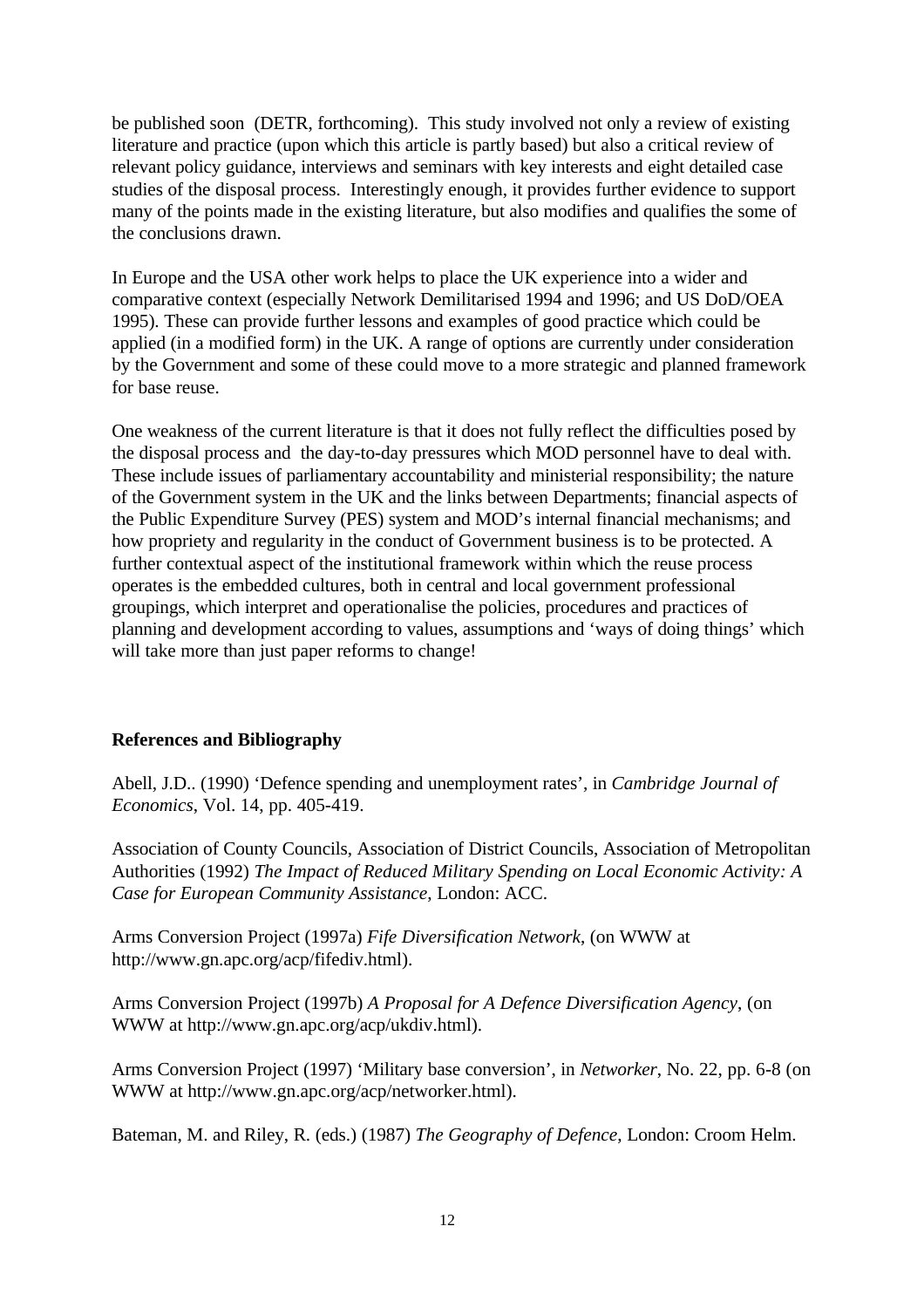Batey, P.W.J., Maddon, M. and Scholefield, G. (1993) 'Socio-economic impact assessment of large scale projects using input-output analysis: a case study of an airport', in *Regional Studies*, Vol. 27.3, pp. 179-191.

Bonn International Centre for Conversion (1997) *Summary of the International Conference on 'Military Base Closure: A Global Challenge'*, (on WWW at http://bicc.unibonn.de/bases/events/mayors/summary.html).

Bonn: Bonn International Centre for Conversion (1996*) Conversion Survey 1996: Global Disarmament, Demilitarisation and Demobilisation*, Oxford: Oxford University Press (and also on WWW at http://bicc.uni-bonn.de/general/survey96/survey96.html).

Booth, S. and Udis, B. (1994) Swords into ploughshares? Managing conversion in the defence industry, *University of Reading, Dept. of Economics WP No. 280*, Reading: University of Reading.

Braddon, D.L., Kendry, A.P., Cullen, P.J., and Dowdall, P.G. (1991) *The Impact of Reduced Military Expenditure on the Economy of South West England*, Bristol: Research Unit in Defence Economics, Bristol Polytechnic.

Braddon, D.L., Dowdall, P.G., and Kendry, A.P. (1994) 'Employment in the UK defence industry: structural change and market analysis'*, University of the West of England, Department of Economics WP No.11*, Bristol: UWE.

Brommelhorster, J. (1997) 'Konver II: Fostering of Conversion by the European Union, *BICC Report* No. 9, Bonn: Bonn International Centre for Conversion.

Cass, R. and Trewhella, G. (1997) 'Regal restorations: after a close shave', in *Planning* 29/8/97, p. 14-15.

Caudle, J. (1995) 'Urban renewal', in *Public Policy Review*, Vol. 3.4, p. 60.

Clark, C. (1997) 'A model transition: new uses for defence heritage sites'. in *South Talk* (the Newsletter of the RTPI Southern Branch), No. 52, pp.8-9.

Committee of Vice Chancellors and Principals (CVCP) (1994*) Town and Country Planning and the University Estate*, London: CVCP.

Commission of the European Communities (CEC) (1992) *The Economic and Social Impact of Reductions in Defence Spending and Military Forces on the Regions of the Community*, Brussels: CEC Regional Development Series No. 5.

Cunningham, K. (1993) *Base Closure and Reuse: 24 Case Studies*, Report of the BENS (Business Executives for National Security) Defense Transition Project, Washington DC: BENS.

Cunningham, K. and Klemmer, A. (1995) 'Restructuring the US military bases in Germany: scope, impacts and opportunities', *BICC Report* No. 4, Bonn: Bonn International Centre for Conversion (also on WWW at http://bicc.uni-bonn.de/bases/report4/content.html).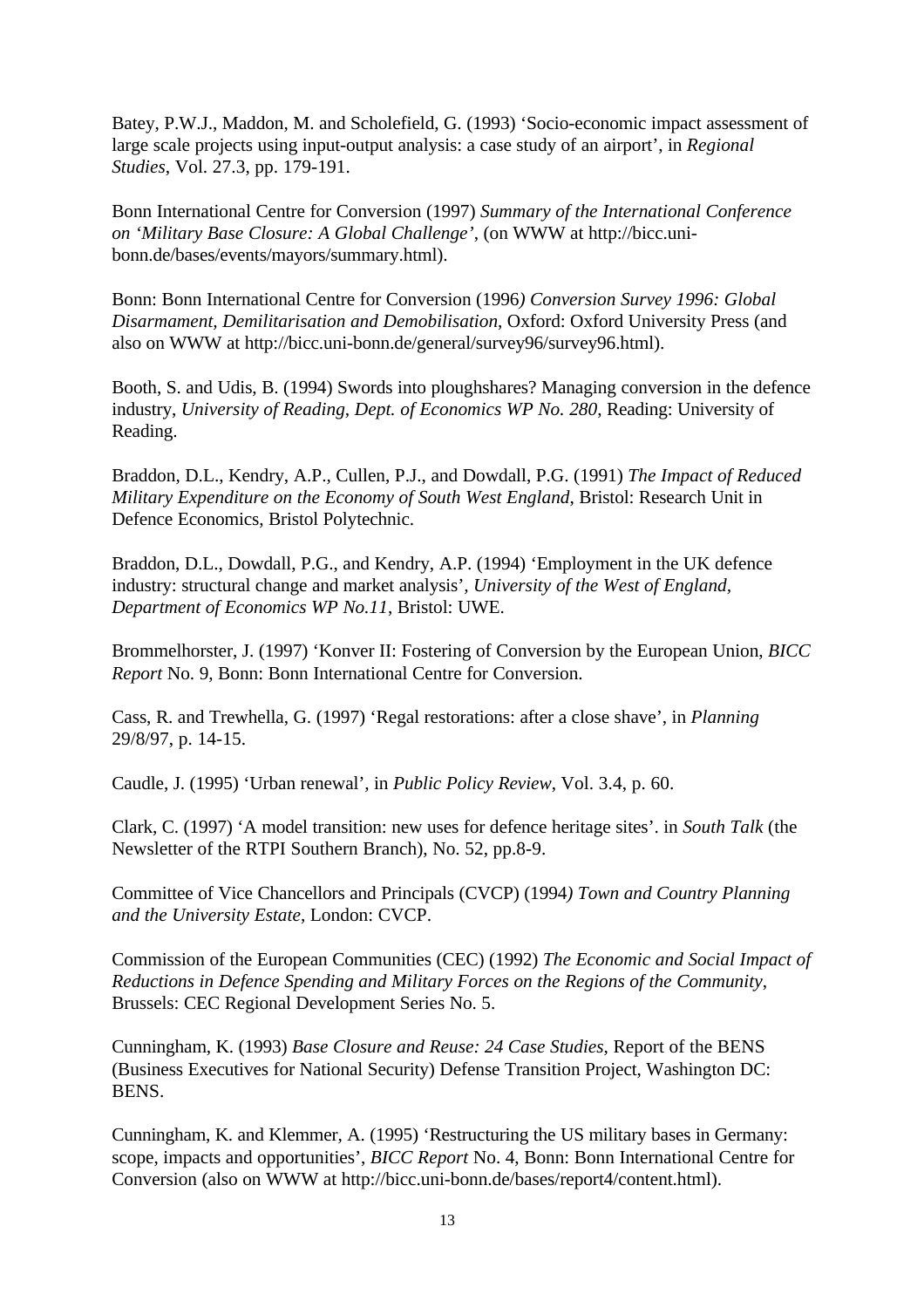Cunningham, K. (1997) 'Base Closure and Redevelopment in Central and Eastern Europe', *BICC Report* No. 11, Bonn: Bonn International Centre for Conversion.

Dabinett, G. (1994) 'Markets and the state and the role of local regeneration strategies: a case study of the defence sector in the UK in the 1980s', in *Local Economy*, Vol. 8.4, pp. 338-351.

Darlow, C. (ed.) (1988) *Valuation and Development Appraisal*, London: Estates Gazette.

Department of the Environment (1991a) *Circular 12/91:Redundant Hospital Sites in Green Belts: Planning Guidelines,* London: HMSO.

Department of the Environment (1991b) *Policy Appraisal and the Environment: A Guide for Government Departments,* London: HMSO.

Department of the Environment (1993) *Environmental Appraisal of Development Plans: A Good Practice Guide.* London: HMSO.

Department of the Environment (1994) *Good Practice on the Evaluation of Environmental Information for Planning Projects - Research Report*, London: HMSO.

Department of the Environment (1995) *Preparation of Environmental Statements for Planning Projects that Require Environmental Assessment :A Good Practice Guide*, London: HMSO.

Department of the Environment, Transport and the Regions and Ministry of Defence (1997) *Guidelines for the Joint Working of Ministry of Defence and Regional Government Offices on the disposal of Surplus MoD Property*, London: DETR.

Department of the Environment, Transport and the Regions (forthcoming) *Development of the Redundant Defence Estate*, London: NSO

Doak, J., Stott, M. and Therivel, R. (1998) 'From SEA to sustainability: the life and times of the SERPLAN Sustainability Panel', in *Regional Studies*, Vol. 32.1, pp. 73-78.

Doxford, D. and Savage, J. (1995) 'The proposed development of Otterburn Military Training Area in Northumberland National Park: A national perspective', *in Journal of Environmental Planning and Management*, Vol. 38.4, pp. 551-560.

Dunne, P. (1990) 'The political economy of military expenditure: an introduction', in *Cambridge Journal of Economics,* Vol. 14, pp. 395-404.

Economists Advisory Group and ECOTEC (1996) *The Impact of the Peace Dividend on Rural England,* London: Rural Development Commission.

Edwards, M., Leopold, E., Ive, G., Mitchell, J., Geddes, M. and Waxman, A. (1988) *Alternatives for Kings Cross: A Report on a Pilot Social Audit*, Unpublished Report to London Boroughs of Camden and Islington (available from The Bartlett School of Architecture and Planning, University College London).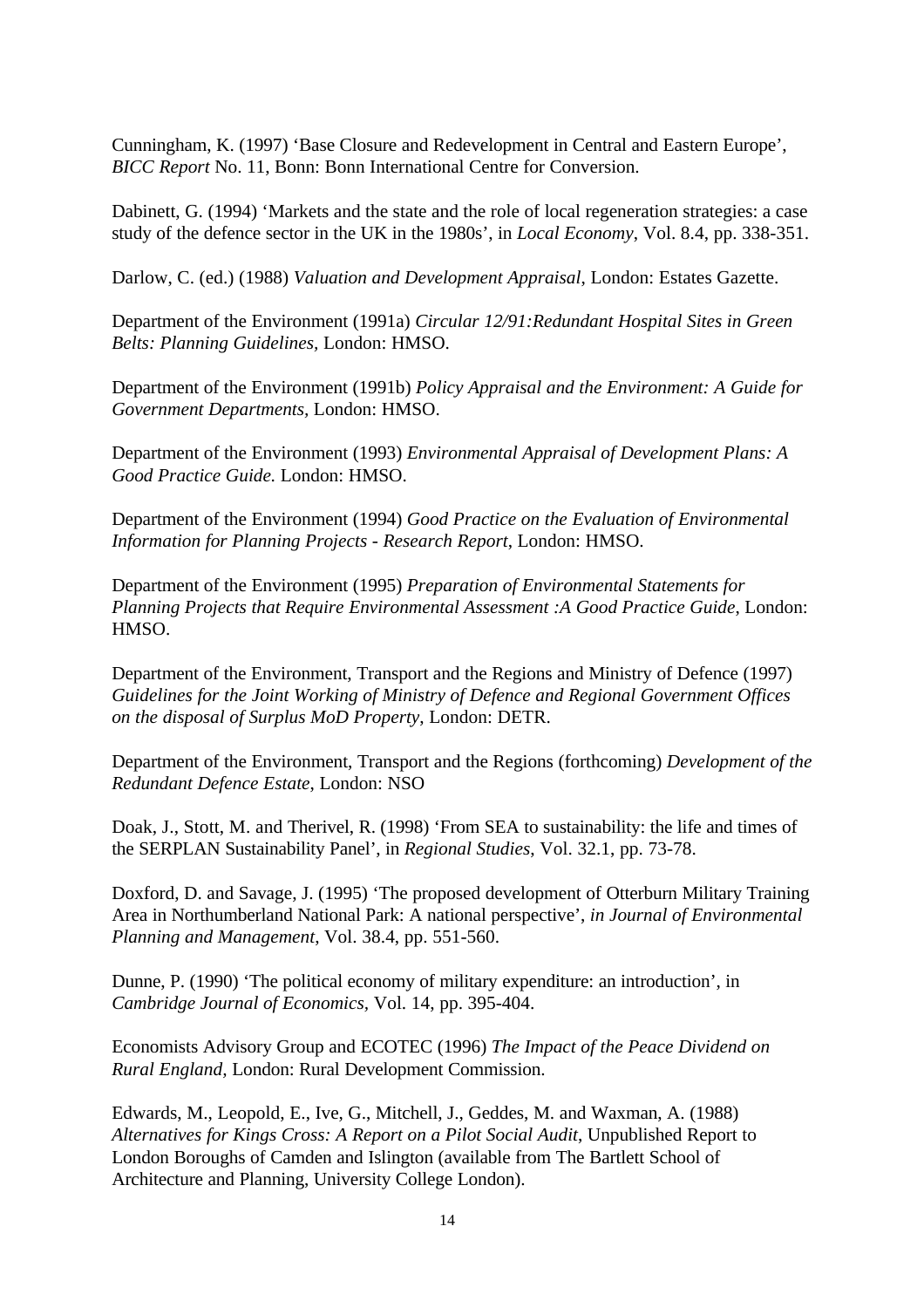Eminton, S. (1987) 'The selling of Thamesmead: a model for the Government's Housing Bill' in *Municipal Journal*, Vol. 95.36, pp.1620,1622.

Evans, N.P.D. (1993) *Necessary Medicine? The Re-use of Redundant Hospital and MoD/Airfield Sites in the Metropolitan Green Belt*, Unpublished Dissertation for MPhil in Environmental Planning, School of Planning Studies, University of Reading.

Feloy, M., Field, P. and Dickinson, P. (1992) 'Assessing the impact of a plant closure: a case of the BAe Kingston site closure', in *Local Economy*, Vol. 7.3, pp. 248-260.

Finch, J. (1993) 'Company-led strategies in defence sector restructuring: implications for local economic development', in *Local Economy*, Vol. 7.4, pp. 334-346.

Fyson, A. (1994) 'Jackboot tactics', in *Planning Week*, 1/9/94, p.7.

Glasson, J., Therivel, R. and Chadwick, A. (1994) *Introduction to Environmental Impact Assessment*, London: UCL Press.

Goudie, I.S. (1997) *The Restructuring of the UK Defence Industries*, Glasgow: Arms Conversion Project (also on WWW at http://www.gn.apc.org/acp/restruct.html).

Griffiths, B. (1997) 'Coming into land at the home base', in *Planning Week*, 13/2/97, p.8.

Gripaios, P. and Gripaios, R. (1994) 'The impact of defence cuts: the case of redundancy in Plymouth', in *Geography*, Vol. 79.1, pp. 32-41.

Hansard (1996) *RAF Bentwaters: Sale Procedure*, House of Lords Debate 14/6/96, Columns 2005-2028, London: HMSO (on WWW at http://www.parliament.the-stationaryoffi.../ldhansrd/pdvn/nineties/text/60614-18.html).

Hansard (1997) *RAF Upper Heyford*, House of Lords Debate, Columns 895-916, London: HMSO (on WWW at http://www.parliament.the-stationaryoffi.../ldhansrd/pdvn/lds97/text/70123-28.html).

Hart, G. (1986) 'Social accounting in the local economy', in *Local Economy*, Spring (1), pp.45-56.

Hartley, K. and Hooper, N. (1990) 'Costs and benefits to the United Kingdom of the US military presence', in Sharp, J.M.O. (ed.) (1990) *Europe After an American Withdrawal*, Oxford: Oxford University Press.

HM Treasury (1997) *Appraisal and Evaluation in Central Government: 'The Green Book',* London: NSO

House of Commons Defence Committee (1994a) *The Defence Estate: Volume 1 - Main Report*, London: HMSO.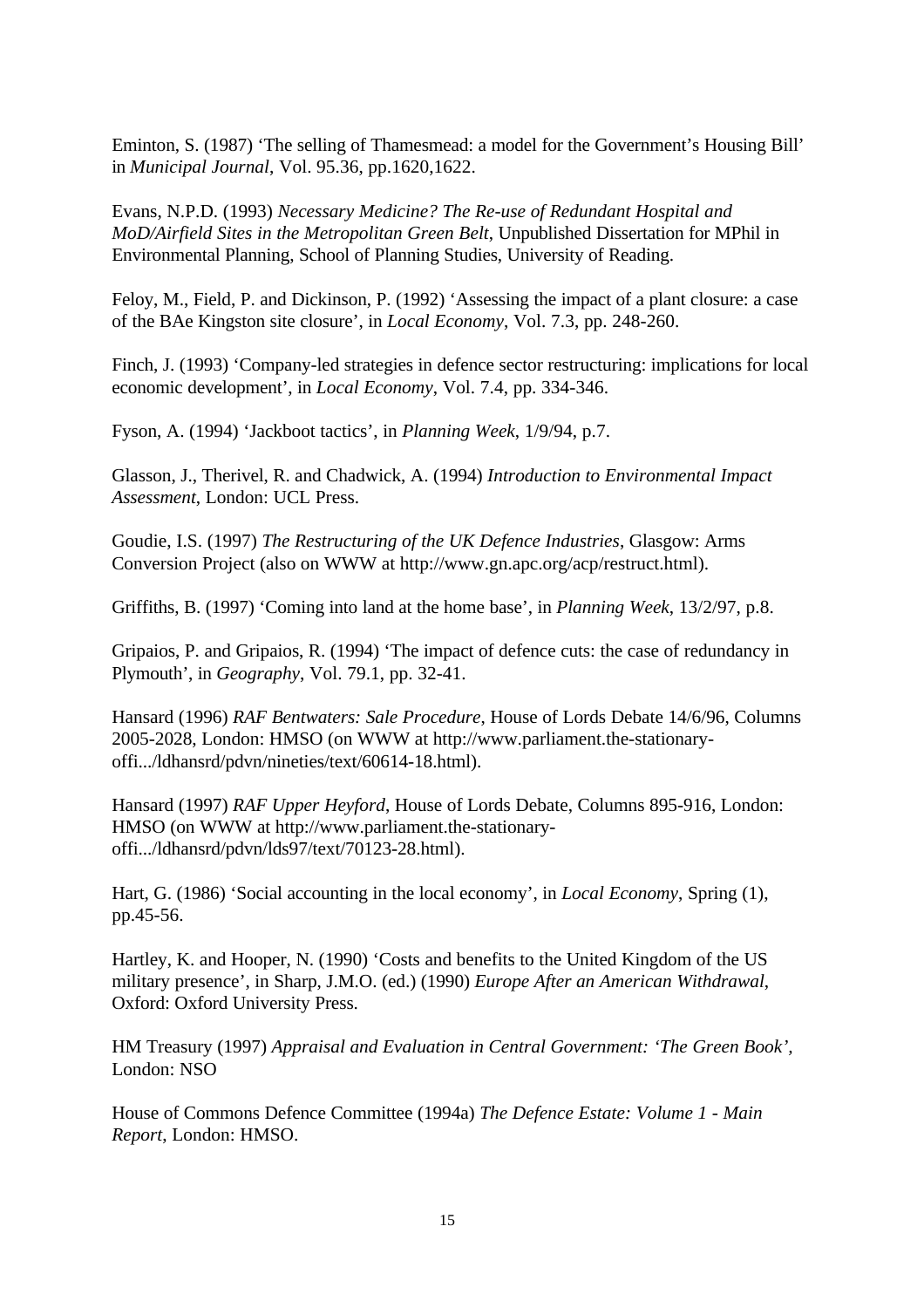House of Commons Defence Committee (1994b) *The Defence Estate: Volume 2 - Minutes of Evidence and Memoranda*, London: HMSO.

House of Commons Defence Lands Committee (1973*) Report of the Defence Lands Committee (The Nugent Report),* London: HMSO.

House of Commons Public Accounts Committee (1987) *Control and Management of the Defence Estate: Ministry of Defence: Property Services Agency*, London: HMSO.

Hughes, J. and Wood, C. (1996) 'Formal and informal environmental assessment reports: their role in UK planning decisions', in *Land Use Policy*, Vol. 13.2, pp. 101-113.

Institution of Professional Managers and Specialists, Manufacturing Science Finance, and the Transport and General Workers Union (1990*) The New Industrial Challenge: The Need for Defence Diversification*, London: IPMS.

Johnston, B. (1993) 'Paying the peace dividend', in *Planning*, No. 1004, p.12.

Keeping, M. and Comerford, J. (1995) 'How to dispose of a 'problem site' - conferring allowed', in *Town and Country Planning*, May/June 1995, pp.148-149.

Klemmer, A. (1995) 'United Nations publications related to the subject of conversion: an annotated bibliography', *BICC Paper* No. 2, Bonn: Bonn International Centre for Conversion (also on WWW at http://bicc.uni-bonn.de/general/paper2.html).

Lichfield, N. (1996) *Community Impact Evaluation*, London: UCL Press.

Lovering, J. (1989) 'Diversification policies in defence-dependent local economies: current British experience', in *Local Economy*, Vol. 4.2, pp. 113-124.

MacLaren, V.W. (1996) 'Urban sustainability reporting', *in American Planning Association Journal*, Vol. 62.2, pp.184-202.

McCoubrey, H. (1994) 'Security, planning regulations and defence establishments', in *Journal of Planning and Environmental Law*, Dec. 1994, pp.1075-1087.

Ministry of Defence (1994) *Defending Our Heritage: Historic Military Buildings in the Defence Estate*, London: HMSO.

Ministry of Defence (1996) *UK Defence Statistics 1996*, London: HMSO.

Montgomery, J. (1986) 'The privatisation of public sector land holdings: the example of health authorities in London and the South East', in *Planning Practice and Research*, Vol. 1.1, pp.23-27.

National Audit Office (1988) *Estate Management in the National Health Service*, London: HMSO.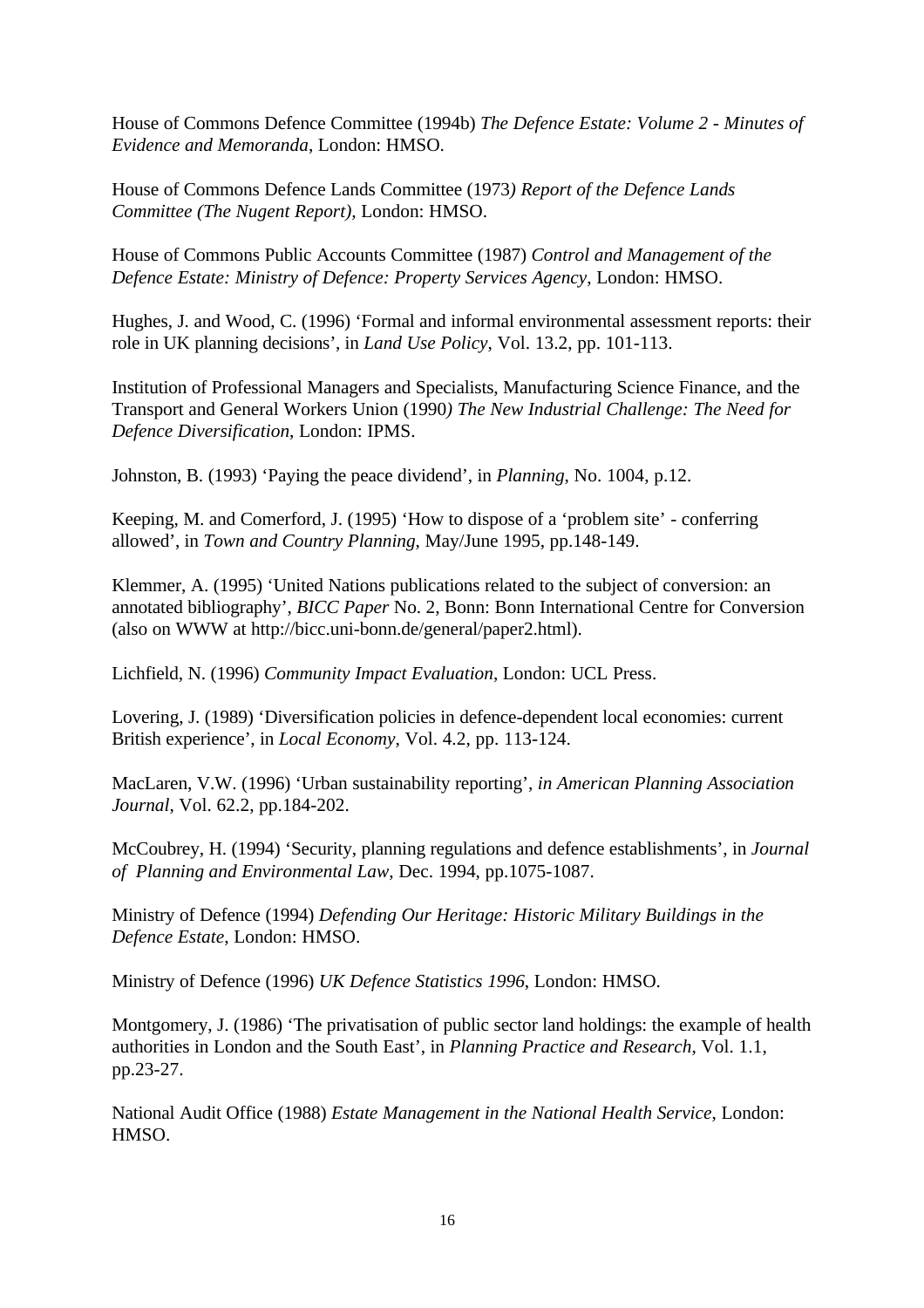National Audit Office (1987) *Ministry of Defence and the Property Services Agency: Control and Management of the Defence Estate*, London: HMSO.

National Audit Office (1997) Ministry of Defence: The Sale of the Married Quarters Estate, London: TSO.

NATO Committee on the Challenges of Modern Society (1996*) Environmental Guidelines for the Military Sector*, Brussels: NATO.

NATO Committee on the Challenges of Modern Society (1997a) *Methodology, Focalisation, Evaluation and Scope of Environmental Impact Assessment: Fifth Report - Strategic Environmental Assessment in Landuse Planning*, Brussels: NATO.

NATO Committee on the Challenges of Modern Society (1997b) *Description of Environmental Management Systems in the Military Sector: Progress Report of Pilot Study*, Brussels: NATO (on the WWW at http://echs.ida.org/ccms/s33/report/progress.html).

NATO Committee on the Challenges of Modern Society (1997c) *Environmental Aspects of Reusing Former Military Lands: A Pilot Study,* Brussels: NATO (on the WWW at http://echs.ida.org/ccms/pilot/pilot.html).

Network Demilitarised (1994) *The Conversion of Military Sites: A Handbook Outlining a Commercial Audit Procedure to Assist the Reuse*, Trowbridge: Wiltshire CC.

Network Demilitarised (1995) *A European Partnership of Defence-Dependent Regions*, Trowbridge: Wilshire CC.

Network Demilitarised (1996) *Military Base Conversion: The Lessons from Experience*, Trowbridge: Wiltshire CC.

Owens, S. (1990) 'Defence and the environment: the impacts of live firing in national parks', in *Cambridge Journal of Economics*, Vol. 14, pp.497-505.

Oxfordshire County Council (1992) *The Economic Impact of Defence Cuts in Oxfordshire*, Oxford: OCC.

Paukert, L. and Richards, P. (eds.) (1991) *Defence Expenditure, Industrial Conversion and Local Employment,* Geneva: International Labour Organisation.

Percy-Smith, J. (1992) 'Auditing social needs', in *Policy and Politics*, Vol. 20.1, pp.29-34.

Planning Exchange (1996) 'Network Demilitarised'*, LEDIS: Local Initiative Sheet* No. A564, Glasgow: Planning Exchange.

Planning Exchange (1990) 'Cumbrian Technology Transfer Initiative'*, LEDIS: Local Initiative Sheet* No. A417, Glasgow: Planning Exchange.

Planning Week (1994a) 'MoD criticised for excessive secrecy over defence estate decisions', in *Planning Week*, 28/7/95, p.7.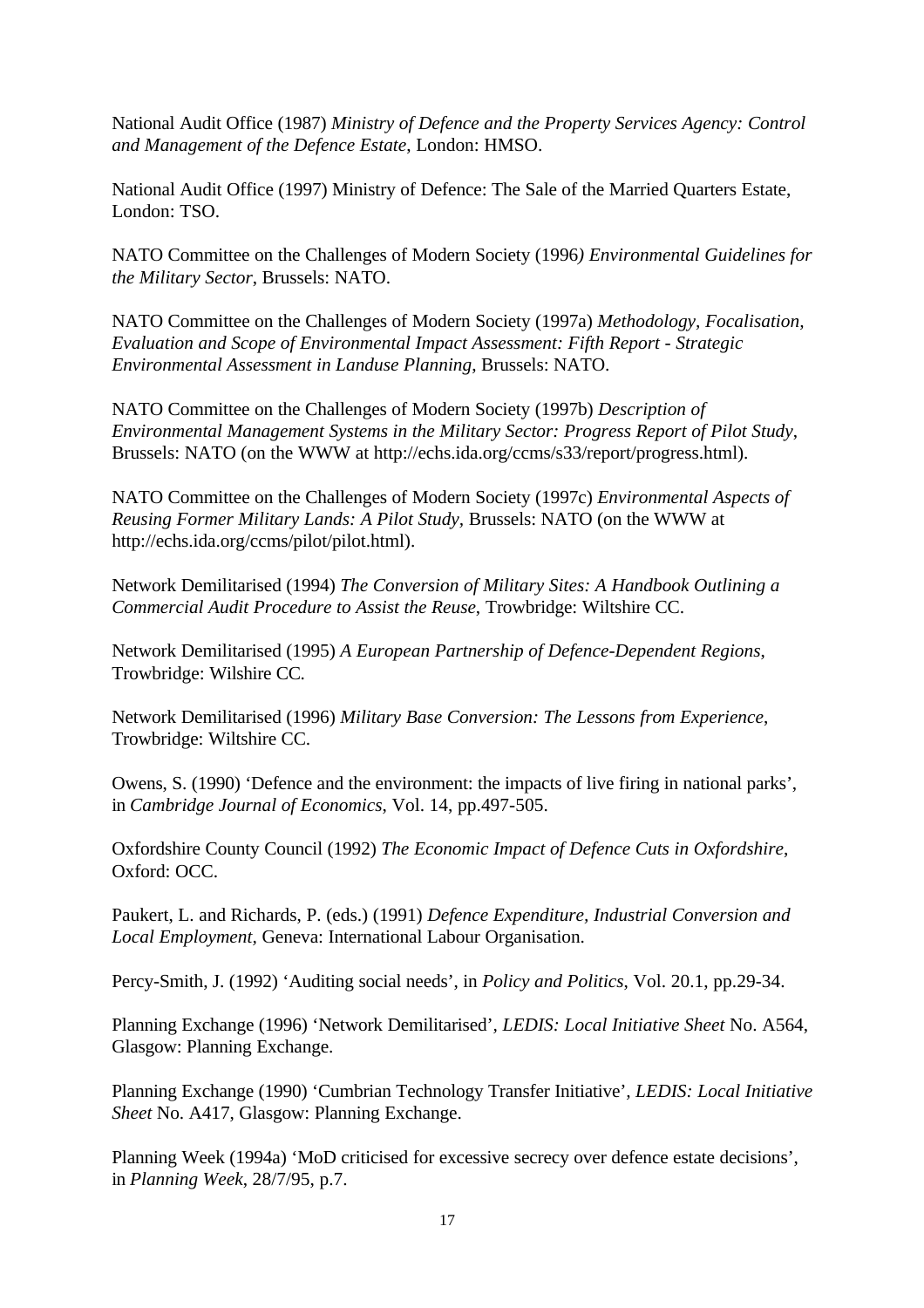Planning Week (1994b) 'Winning the economic war after the troops pull out', *in Planning Week*, 1/9/95, p.11.

Quigley, P.M. (1991) 'Diversification in Coventry's military industry: implications for a decentralised conversion strategy', in *Local Economy*, Vol. 6.3, pp. 211-223.

Ramsay, H. (1990) 'Defence strategies: local authority and union co-operation in a battle for jobs in munitions', in *Local Government Policy Making*, Vol. 16.4, pp. 16-22.

Roe, W. (1992) Piecing together the peace dividend: managing change in communities dependent on defence expenditure', in *Local Economy*, Vol. 7.2, pp. 163-169.

Royal Institution of Chartered Surveyors (RICS) (1997a) *Commercial Investment Property: Valuation Methods - An Information Paper,* London: RICS.

Royal Institution of Chartered Surveyors (RICS) (1997b) *Calculation of Worth - An Information Paper,* London: RICS.

SERPLAN (1996) *Strategic Environmental Assessment: A Methodology and Appraisal Framework for the Review of the Regional Strategy*, SERP 68, London: SERPLAN.

Sharp, J.M.O. (ed.) (1990) *Europe After an American Withdrawal*, Oxford: Oxford University Press.

South East Economic Development Strategy (SEEDS) (1994) *Defence, Research and Development, and Diversification*, Stevenage: SEEDS.

Synnott, M. (1986) Change and conflict in the local planning/water authority relationship since 1979', in *Planning Practice and Research*, No. 1, pp.14-18.

Therivel, R., Doak, J. and Stott, M. (1997) 'Desperately seeking sustainability', in *Town and Country Planning*, December 1997, pp. x-x.

Therivel, R., Wilson, E., Thompson, S., Heaney, D., and Pritchard, D. (1994) *Strategic Environmental Assessment*, London: Earthscan.

US Department of Defense (US DoD) (1995a*) Base Closure and Realignment Report (BRAC95)*, Washington DC: GPO.

US Department of Defense (US DoD) (1995b*) Department of Defense Base Reuse Implementation Manual* Washington DC: GPO.

US Department of Defense, Office of Economic Adjustment (US DoD/OEA) (1993*) Civilian Reuse of Former Military Bases: Summary of Completed Military Base Economic Adjustment Projects*, Washington DC: GPO.

US Department of Defense, Office of Economic Adjustment (US DoD/OEA) (1995*) Community Guide to Base Reuse*, Washington DC: GPO.